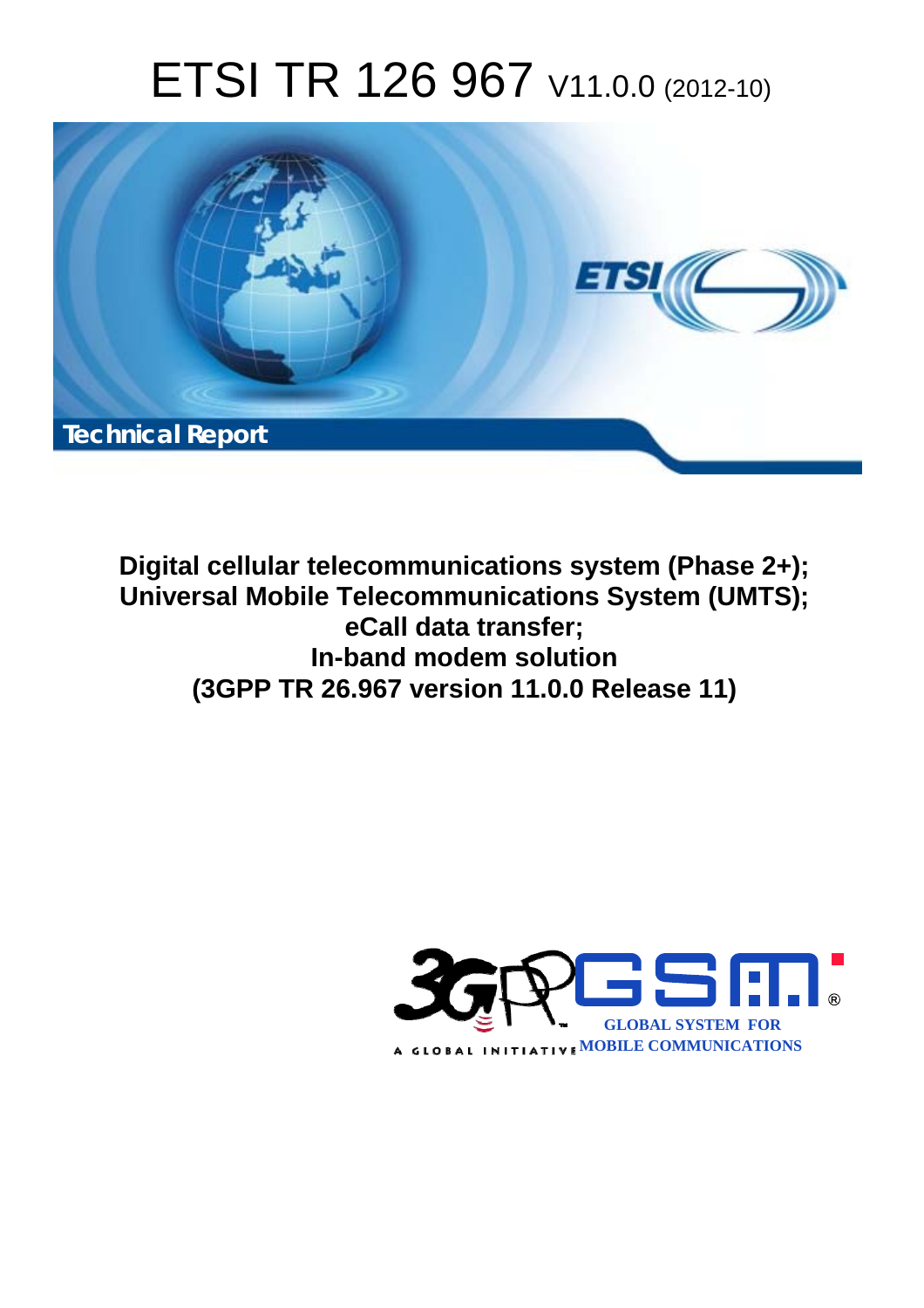Reference RTR/TSGS-0426967vb00

> Keywords GSM,UMTS

#### *ETSI*

#### 650 Route des Lucioles F-06921 Sophia Antipolis Cedex - FRANCE

Tel.: +33 4 92 94 42 00 Fax: +33 4 93 65 47 16

Siret N° 348 623 562 00017 - NAF 742 C Association à but non lucratif enregistrée à la Sous-Préfecture de Grasse (06) N° 7803/88

#### *Important notice*

Individual copies of the present document can be downloaded from: [http://www.etsi.org](http://www.etsi.org/)

The present document may be made available in more than one electronic version or in print. In any case of existing or perceived difference in contents between such versions, the reference version is the Portable Document Format (PDF). In case of dispute, the reference shall be the printing on ETSI printers of the PDF version kept on a specific network drive within ETSI Secretariat.

Users of the present document should be aware that the document may be subject to revision or change of status. Information on the current status of this and other ETSI documents is available at <http://portal.etsi.org/tb/status/status.asp>

If you find errors in the present document, please send your comment to one of the following services: [http://portal.etsi.org/chaircor/ETSI\\_support.asp](http://portal.etsi.org/chaircor/ETSI_support.asp)

#### *Copyright Notification*

No part may be reproduced except as authorized by written permission. The copyright and the foregoing restriction extend to reproduction in all media.

> © European Telecommunications Standards Institute 2012. All rights reserved.

DECT<sup>™</sup>, PLUGTESTS<sup>™</sup>, UMTS<sup>™</sup> and the ETSI logo are Trade Marks of ETSI registered for the benefit of its Members. **3GPP**TM and **LTE**™ are Trade Marks of ETSI registered for the benefit of its Members and of the 3GPP Organizational Partners.

**GSM**® and the GSM logo are Trade Marks registered and owned by the GSM Association.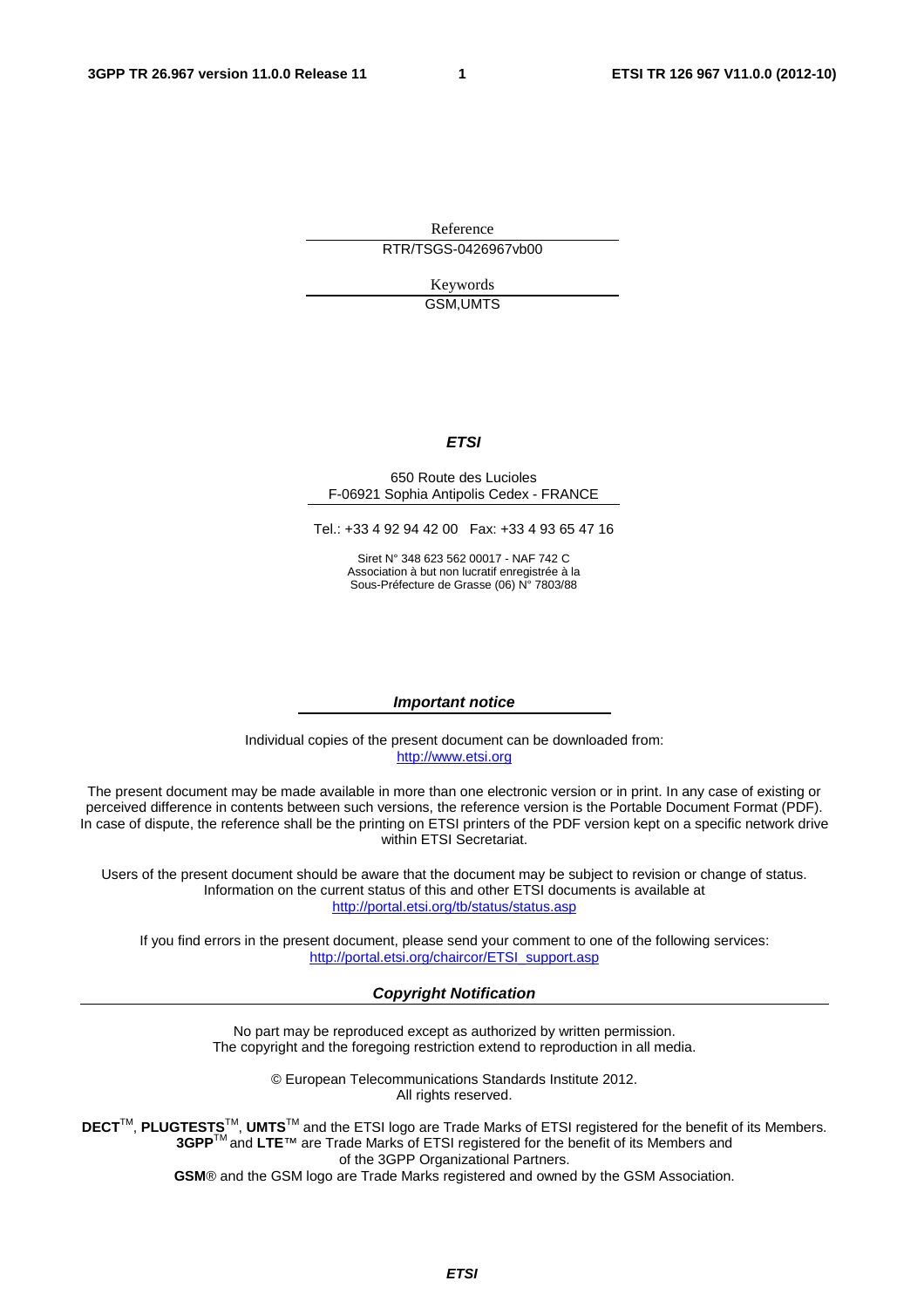$\overline{2}$ 

### Contents

| 1                     |  |  |  |  |  |  |  |
|-----------------------|--|--|--|--|--|--|--|
| 2                     |  |  |  |  |  |  |  |
| 3<br>3.1<br>3.2       |  |  |  |  |  |  |  |
| $\overline{4}$        |  |  |  |  |  |  |  |
| 5                     |  |  |  |  |  |  |  |
| 6                     |  |  |  |  |  |  |  |
| 7                     |  |  |  |  |  |  |  |
| Annex A:              |  |  |  |  |  |  |  |
| <b>Annex B:</b>       |  |  |  |  |  |  |  |
| B.1                   |  |  |  |  |  |  |  |
| B.2                   |  |  |  |  |  |  |  |
| Annex C:              |  |  |  |  |  |  |  |
| <b>Annex D:</b>       |  |  |  |  |  |  |  |
| <b>Annex E:</b>       |  |  |  |  |  |  |  |
| E.1                   |  |  |  |  |  |  |  |
| E.2                   |  |  |  |  |  |  |  |
| E.3                   |  |  |  |  |  |  |  |
| E.4<br>E.4.1<br>E.4.2 |  |  |  |  |  |  |  |
| <b>Annex F:</b>       |  |  |  |  |  |  |  |
| F.1                   |  |  |  |  |  |  |  |
| F <sub>.2</sub>       |  |  |  |  |  |  |  |
| <b>Annex G:</b>       |  |  |  |  |  |  |  |
|                       |  |  |  |  |  |  |  |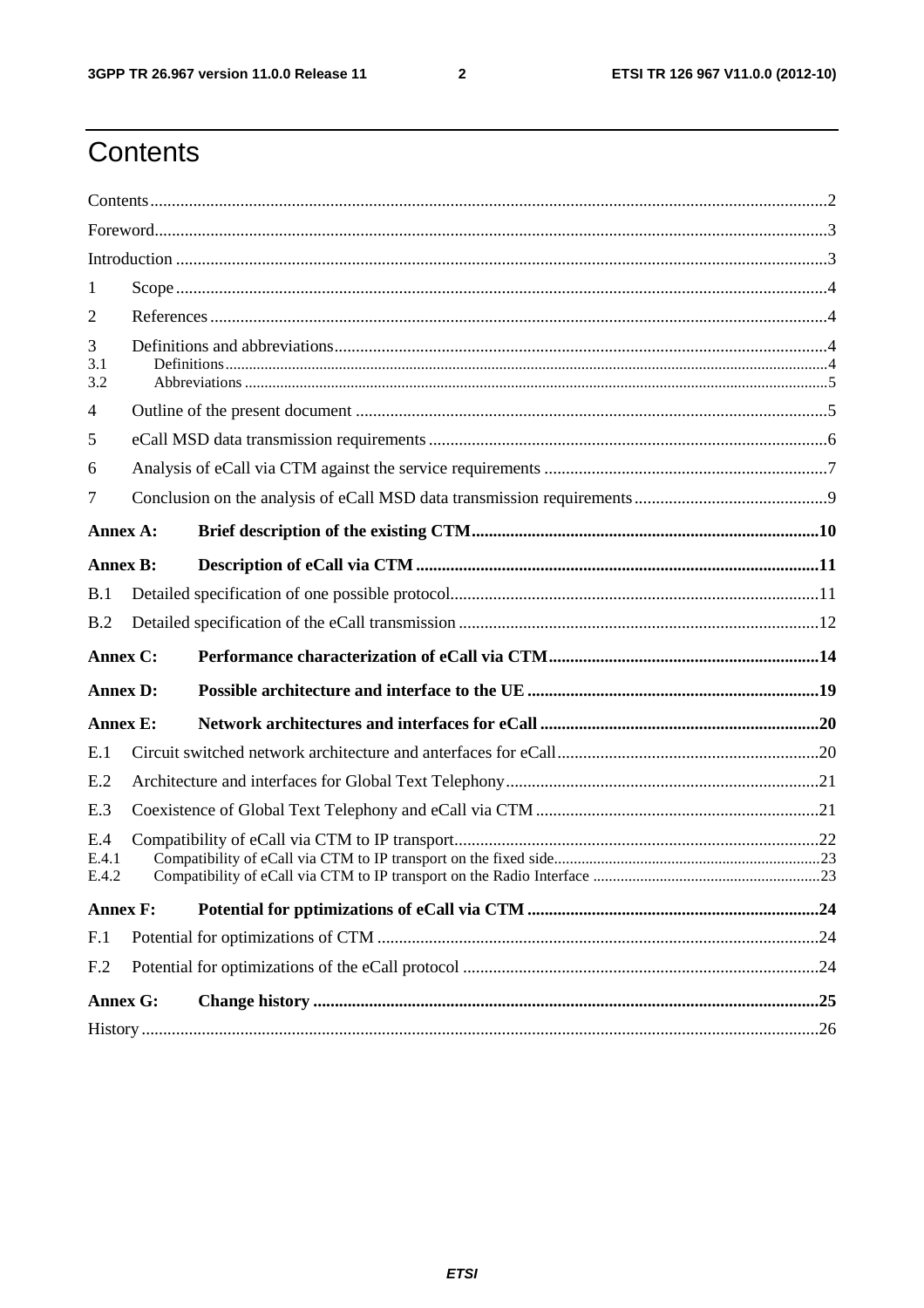### Foreword

This Technical Report (TR) has been produced by ETSI 3rd Generation Partnership Project (3GPP).

The present document may refer to technical specifications or reports using their 3GPP identities, UMTS identities or GSM identities. These should be interpreted as being references to the corresponding ETSI deliverables.

The cross reference between GSM, UMTS, 3GPP and ETSI identities can be found under [http://webapp.etsi.org/key/queryform.asp.](http://webapp.etsi.org/key/queryform.asp)

The contents of the present document are subject to continuing work within the TSG and may change following formal TSG approval. Should the TSG modify the contents of the present document, it will be re-released by the TSG with an identifying change of release date and an increase in version number as follows:

Version x.y.z

where:

- x the first digit:
	- 1 presented to TSG for information;
	- 2 presented to TSG for approval;
	- 3 or greater indicates TSG approved document under change control.
- y the second digit is incremented for all changes of substance, i.e. technical enhancements, corrections, updates, etc.
- the third digit is incremented when editorial only changes have been incorporated in the document.

### Introduction

eCall is a European-wide solution for automatically or manually initiated emergency voice calls. eCall will supplement E112 and 112 (TS12) emergency call with related data from the vehicle, e.g. highly accurate location information. The expected benefit is that emergency services will be made aware of accidents much more rapidly, will get precise information on location, vehicle type etc. and therefore will be able to reach accident victims faster, with the potential to save many lives annually.

According to reports from the European Commission, it is envisioned that eCall will be offered on all new vehicles in the EU by 2010.

It is expected that the eCall data will be sent either during the E112 call set-up or immediately following the establishment of the voice call or at any point later during the voice call. The integrity of the eCall data sent from the vehicle to the Public Safety Access Point has to be ensured.

eCall is a European regional requirement. It shall not have an impact on the global circulation of terminals.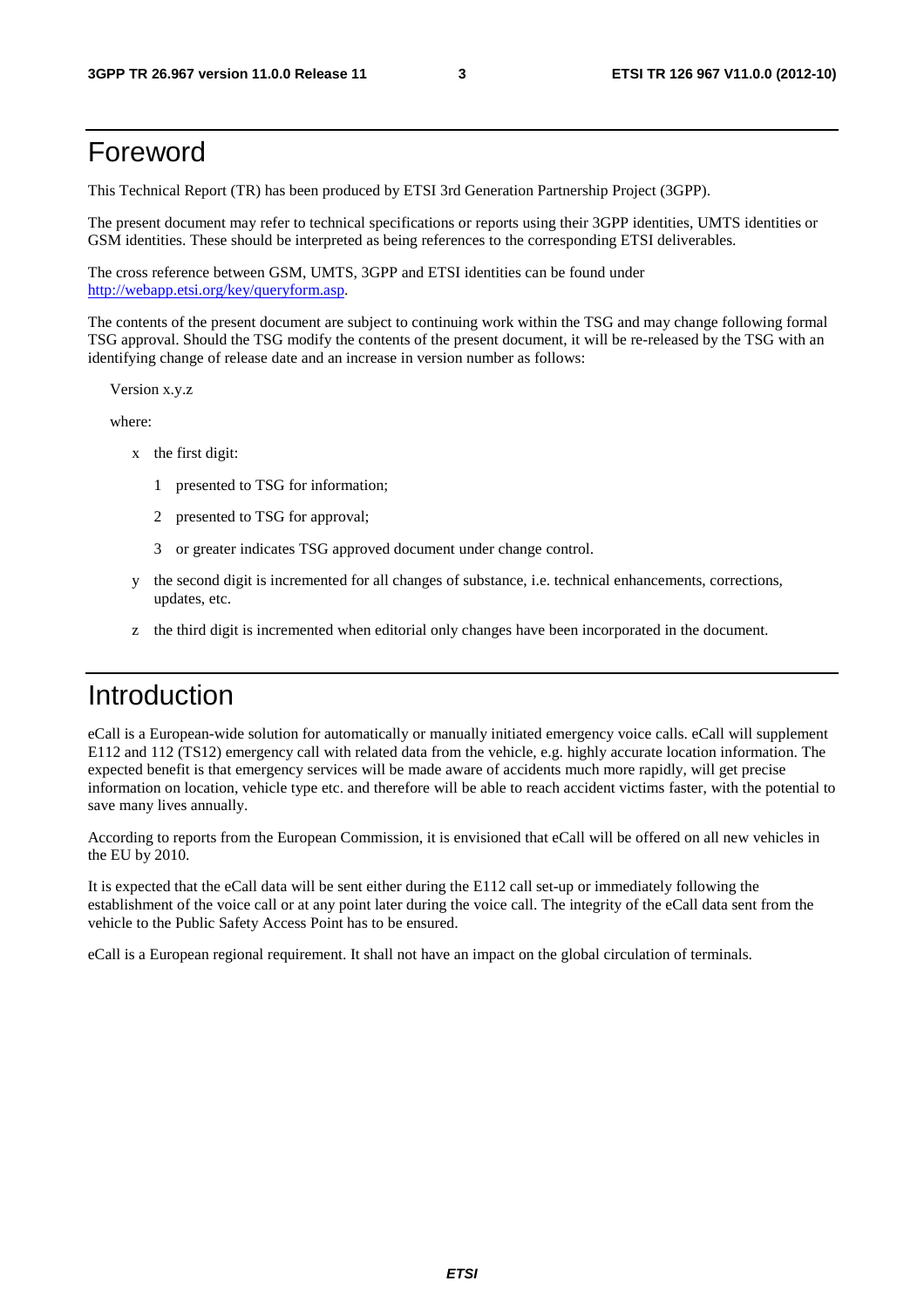### 1 Scope

The European Union eCall requirements, recommendations and guidelines were developed by eSafety Forum, with important additional work produced by ETSI MSG, GSME, 3GPP, and CEN.

Previous work in 3GPP TR 22.967 [2] "Transfer of Emergency Call Data", examined the issues associated with the transmission of emergency call data from a vehicle to a PSAP. This analysis identified that the preferred option be based on an in-band modem solution.

The objective of this work was to examine and describe the in band modem solution (in band modem and any necessary interface to the ME) for eCall. Because eCall is a European regional requirement, it shall not have an impact on the global circulation of terminals. In the interest of not duplicating work, the set of in-band solutions that were considered are those preferred by GSME unless significant improvements are available. The work assessed the suitability of existing 3GPP in-band solutions, e.g. CTM, to satisfy the requirements for eCall.

The present document assesses the suitability of CTM for eCall.

### 2 References

The following documents contain provisions which, through reference in this text, constitute provisions of the present document.

- References are either specific (identified by date of publication, edition number, version number, etc.) or non-specific.
- For a specific reference, subsequent revisions do not apply.
- For a non-specific reference, the latest version applies. In the case of a reference to a 3GPP document (including a GSM document), a non-specific reference implicitly refers to the latest version of that document in the same Release as the present document.
- [1] 3GPP TS 22.101: "Service aspects; Service principles".
- [2] 3GPP TR 22.967: "Transferring of emergency call data".
- [3] 3GPP TS 26.226: "Cellular text telephone modem; General description".
- [4] 3GPP TS 26.230: "Cellular text telephone modem; Transmitter bit exact C-code".
- [5] 3GPP TS 26.231: "Cellular text telephone modem; Minimum performance requirements".
- [6] 3GPP TR 26.975: "Performance characterization of the Adaptive Multi-Rate (AMR) speech codec".
- [7] 3GPP TR 21.905: "Vocabulary for 3GPP Specifications".
- [8] 3GPP TS 26.114: "IP Multimedia Subsystem (IMS); Multimedia telephony; Media handling and interaction".
- [9] 3GPP TR 26.935: "Packet Switched (PS) conversational multimedia applications; Performance characterization of default codecs".

### 3 Definitions and abbreviations

### 3.1 Definitions

For the purposes of the present document, the terms and definitions given in TR 21.905 [7] and the following apply. A term defined in the present document takes precedence over the definition of the same term, if any, in TR 21.905 [7].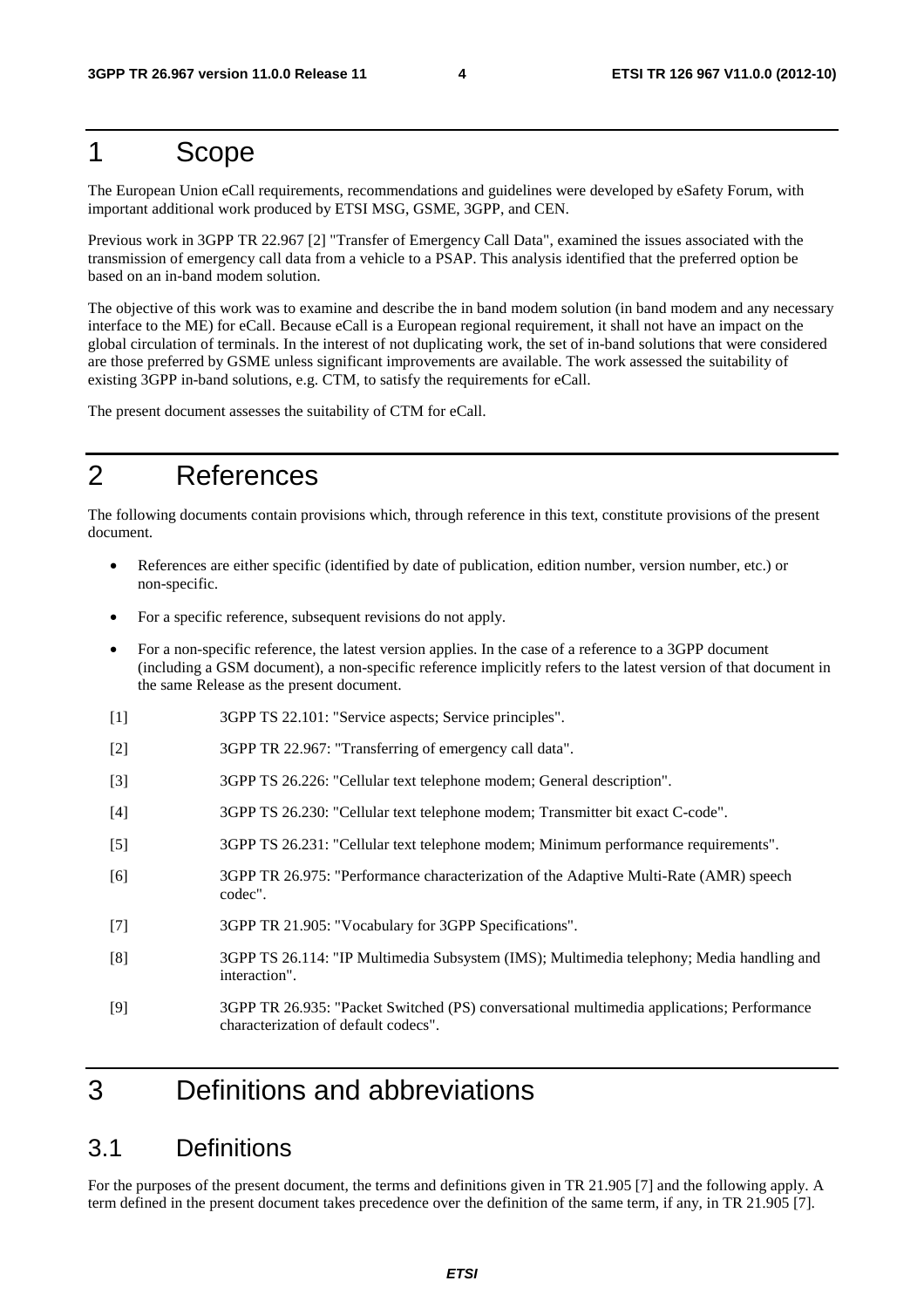**eSafety:** European Commission sponsored forum to improve safety aspects of European citizens

### 3.2 Abbreviations

For the purposes of the present document, the abbreviations given in TR 21.905 [7] and the following apply. An abbreviation defined in the present document takes precedence over the definition of the same abbreviation, if any, in TR 21.905 [7].

| AMR<br>Adaptive Multi Rate<br><b>CEN</b><br>Comite Europeen de Normalisation (European Committee for Standardisation)<br><b>CTM</b><br>Cellular Text telephony Modem<br>European Commission<br>EC.<br>eCall<br>Emergency Call defined under the eSafety initiative<br><b>ETSI</b><br>European Telecommunications Standards Institute<br>European Union<br>EU<br>FR.<br><b>Full Rate</b><br><b>GSM</b><br>Global System for Mobile communications<br><b>GSME</b><br><b>GSM</b> Europe<br><b>IVS</b><br>In Vehicle System<br>Minimum Set of incident Data<br><b>MSD</b><br><b>MSG</b><br>(ETSI TC) Mobile Standards Group<br><b>PSAP</b><br><b>Public Service Answering Point</b><br><b>SIM</b><br>Subscriber Identity Module | <b>ACEA</b> | European Automobile Manufacturers Association |
|-----------------------------------------------------------------------------------------------------------------------------------------------------------------------------------------------------------------------------------------------------------------------------------------------------------------------------------------------------------------------------------------------------------------------------------------------------------------------------------------------------------------------------------------------------------------------------------------------------------------------------------------------------------------------------------------------------------------------------|-------------|-----------------------------------------------|
|                                                                                                                                                                                                                                                                                                                                                                                                                                                                                                                                                                                                                                                                                                                             |             |                                               |
|                                                                                                                                                                                                                                                                                                                                                                                                                                                                                                                                                                                                                                                                                                                             |             |                                               |
|                                                                                                                                                                                                                                                                                                                                                                                                                                                                                                                                                                                                                                                                                                                             |             |                                               |
|                                                                                                                                                                                                                                                                                                                                                                                                                                                                                                                                                                                                                                                                                                                             |             |                                               |
|                                                                                                                                                                                                                                                                                                                                                                                                                                                                                                                                                                                                                                                                                                                             |             |                                               |
|                                                                                                                                                                                                                                                                                                                                                                                                                                                                                                                                                                                                                                                                                                                             |             |                                               |
|                                                                                                                                                                                                                                                                                                                                                                                                                                                                                                                                                                                                                                                                                                                             |             |                                               |
|                                                                                                                                                                                                                                                                                                                                                                                                                                                                                                                                                                                                                                                                                                                             |             |                                               |
|                                                                                                                                                                                                                                                                                                                                                                                                                                                                                                                                                                                                                                                                                                                             |             |                                               |
|                                                                                                                                                                                                                                                                                                                                                                                                                                                                                                                                                                                                                                                                                                                             |             |                                               |
|                                                                                                                                                                                                                                                                                                                                                                                                                                                                                                                                                                                                                                                                                                                             |             |                                               |
|                                                                                                                                                                                                                                                                                                                                                                                                                                                                                                                                                                                                                                                                                                                             |             |                                               |
|                                                                                                                                                                                                                                                                                                                                                                                                                                                                                                                                                                                                                                                                                                                             |             |                                               |
|                                                                                                                                                                                                                                                                                                                                                                                                                                                                                                                                                                                                                                                                                                                             |             |                                               |
|                                                                                                                                                                                                                                                                                                                                                                                                                                                                                                                                                                                                                                                                                                                             |             |                                               |
|                                                                                                                                                                                                                                                                                                                                                                                                                                                                                                                                                                                                                                                                                                                             | <b>USIM</b> | Universal Subscriber Identity Module          |

### 4 Outline of the present document

The present document analyses the suitability of the existing "Cellular Text telephony MODEM" (CTM) for the transmission of eCall data via the voice channel from the "In-Vehicle System" (IVS) to the "Public Safety Answering Point" (PSAP).

**Chapter 5** reprints the service requirements for the eCall transmission, as specified in TS 22.101, for convenience.

**Chapter 6** assesses point by point these requirements against the performance of the eCall transmission via CTM as outlined in the Annexes A, B, C.

**Chapter 7** provides the Conclusions.

The following annexes are also included:

**Annex A** gives a brief description of CTM with respect to its application for eCall.

**Annex B** outlines one possible protocol that utilizes CTM for the secured transmission of the eCall data through the voice channel.

**Annex C** reports the analysis for eCall via CTM, under the condition that the outlined protocol is used.

**Annex D** discusses the architecture for eCall in the vehicle in order to identify the interface to the UE and to analyze potential open issues.

**Annex E** gives examples of network architectures today and in future and discusses VoIP and the future All-IP scenarios. Also the co-existence of eCall and Global Text Telephony is described here.

**Annex F** discusses potential Optimizations for CTM and for the proposed eCall Protocol.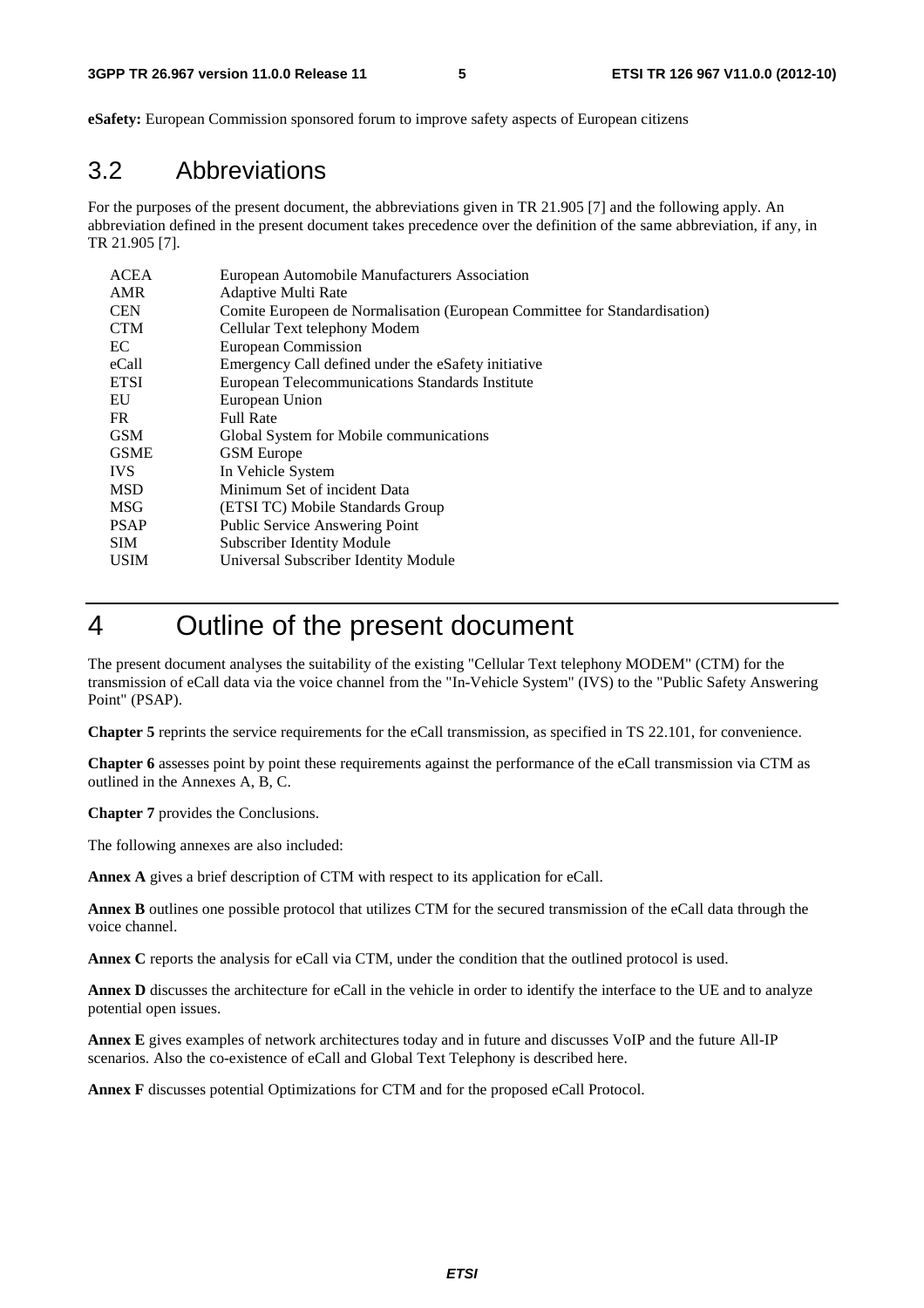### 5 eCall MSD data transmission requirements

Based on input from external sources, like EC, eSafety and ETSI-MSG, 3GPP has developed a set of requirements for the in-band modem solution for eCall, see TS 22.101 [1].

Begin of Extract from TS 22.101 (V8.6.0) [1]:

#### TS 22.101, Clause 10.7 "Transfer of data during emergency calls"

Emergency calls may be supplemented with emergency related data [1]. Typically this data enables the accurate geographic location of a manually or automatically activated emergency calling device e.g. an in vehicle system (IVS), to be provided to the Public Safety Answering Point (PSAP).

- The data may be sent prior to, in parallel with, or at the start of the voice component of an emergency call.
- Should the PSAP request additional data then this may be possible during the established emergency call.
- The realisation of the transfer of data during an emergency call shall minimise changes to the originating and transit networks.
- Both the voice and data components of the emergency call shall be routed to the same PSAP or designated emergency call centre.
- The transmission of the data shall be acknowledged and if necessary data shall be retransmitted.
- A UE configured only to transfer data during emergency calls (e.g. eCall only UE) shall not generate signalling to the network besides what is needed to place an emergency call.

Additional national and regional requirements are as specified in annex A

#### TS 22.101, Annex A.27 "Requirements for the transfer of eCall Minimum Set of Data (MSD)"

With the exception of the following specific requirements, considered necessary for the satisfactory operation of the eCall service, all existing TS12 emergency call requirements shall apply.

An eCall shall consist of a TS12 emergency call supplemented by a minimum set of emergency related data (MSD). The contents of the MSD e.g. vehicle identity, location information and other parameters, are defined by CEN/TC 278 WI 24977.

- An eCall may be initiated automatically, for example due to a vehicle collision, or manually by the vehicle occupants.
- The Minimum Set of Data (MSD) sent by the In vehicle System (IVS) to the network shall not exceed 140 bytes.
- The MSD should typically be made available to the PSAP within 4 seconds measured from the time when end to end connection with the PSAP is established.
- Should the MSD component not be included in an eCall, or is corrupted or lost for any reason, then this shall not affect the associated TS12 emergency call speech functionality.
- A call progress indication shall be provided to the user whilst the MSD transmission is in progress.

End of Extract from TS 22.101 [1].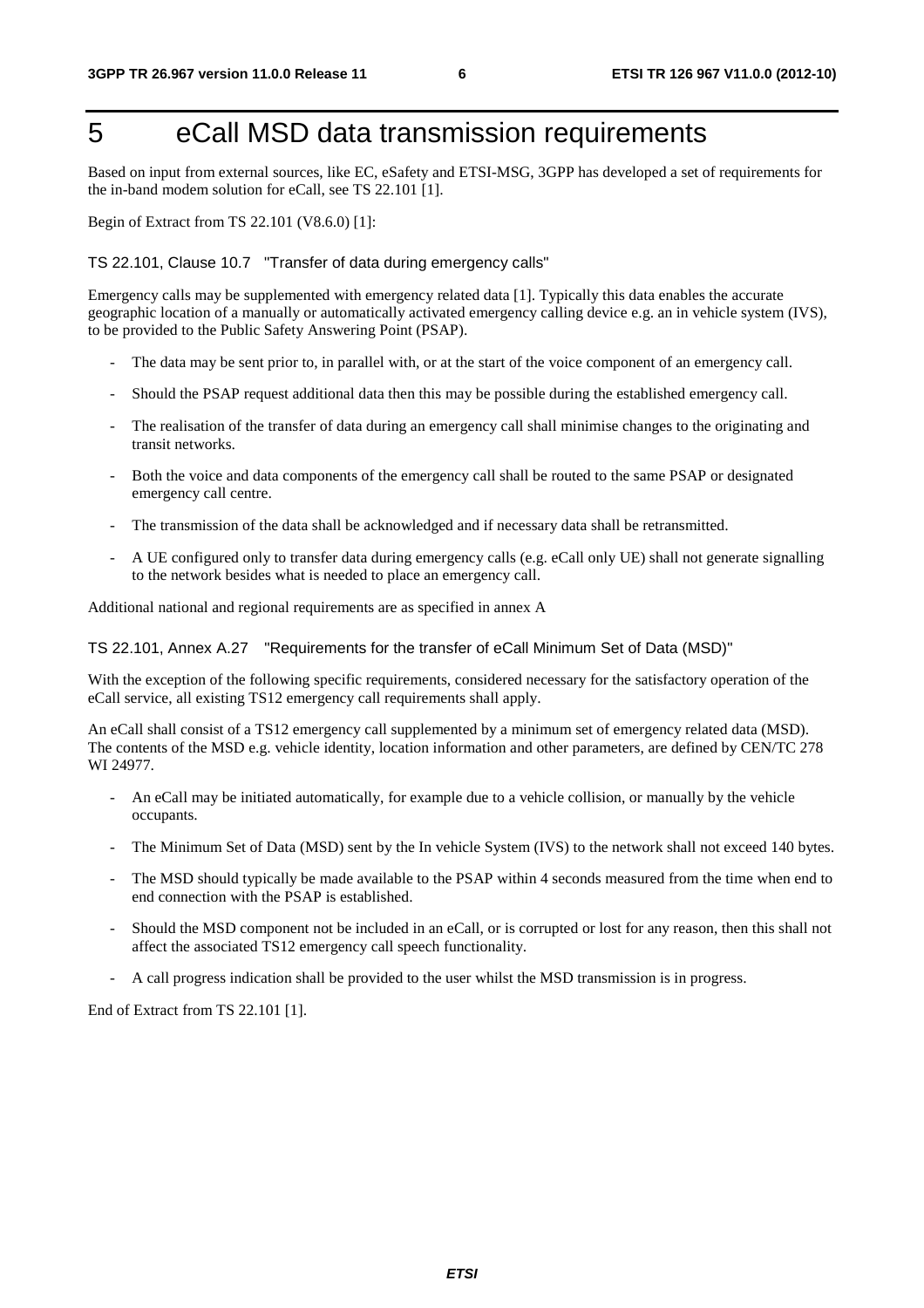### 6 Analysis of eCall via CTM against the service requirements

The following paragraph analyses point by point the performance of eCall via CTM with respect to the requirements given in [1]:

#### **1. The data may be sent prior to, in parallel with, or at the start of the voice component of an emergency call**

#### **Analysis:** Fulfilled.

Due to the nature of the in-band MODEM the outlined protocol allows to send the eCall data after the establishment of the voice channel. The data may be transferred soon after the call has been established or at any time during the voice call.

It is, however, not possible to transfer the eCall data prior or in parallel to the call setup procedure. The eCall data transmission blocks the voice path as long as the transmission takes, but at any time only in one direction. The opposite voice channel is unaffected during the transmission of data.

#### **2. Should the PSAP request additional data then this may be possible during the established emergency call**

#### **Analysis:** Fulfilled.

The outlined protocol allows to transmit eCall data in whole or parts at any time during the voice call, to the same PSAP or a second or further one.

#### **3. The realisation of the transfer of data during an emergency call shall minimise changes to the originating and transit networks**

#### **Analysis:** Fulfilled.

The outlined eCall transmission is purely based on a robust in-band MODEM technique that does not require any changes in existing networks. The in-band Modem is located in the IVS (uplink transmitter and downlink receiver) and PSAP (downlink transmitter and uplink receiver). No in-band Modem or parts of it needs to be implemented in networks. No limitations or additional requirements to existing networks are identified, neither for radio network planning, nor the number of transcoding stages in the voice path, nor the presence of echo cancellers nor are analogue lines excluded.

- NOTE 1: For Text Telephony in USA it is required to insert CTM/TTY converters in the mobile network due to backward compatibility issues with legacy emergency centres. No such equipment is necessary for eCall, because both, IVS and PSAP will be on the same standard level.
- NOTE 2: For the case that coexistence of Global Text Telephony and eCall would be required (which is not the case right now) it is proposed in Annex F to modify CTM slightly for eCall so that eCall messages are not affected by potential CTM/TTY converters.

#### **4. Both the voice and data components of the emergency call shall be routed to the same PSAP or designated emergency call centre**

#### **Analysis:** Fulfilled.

Due to the nature of the in-band transmission this requirement is always fulfilled.

#### **5. The transmission of the data shall be acknowledged and if necessary data shall be retransmitted**

#### **Analysis:** Partially Fulfilled.

CTM does not include a transport layer acknowledgement message. However, due to being a bidirectional modem, it enables the transfer of a higher layer acknowledgement and retransmission protocol.

#### **6. A UE configured only to transfer data during emergency calls (eCall-only UE) shall not generate signalling to the network besides what is needed to place an emergency call**

#### **Analysis:** Fulfilled.

The outlined protocol does not require any network signalling except the setup of the voice call.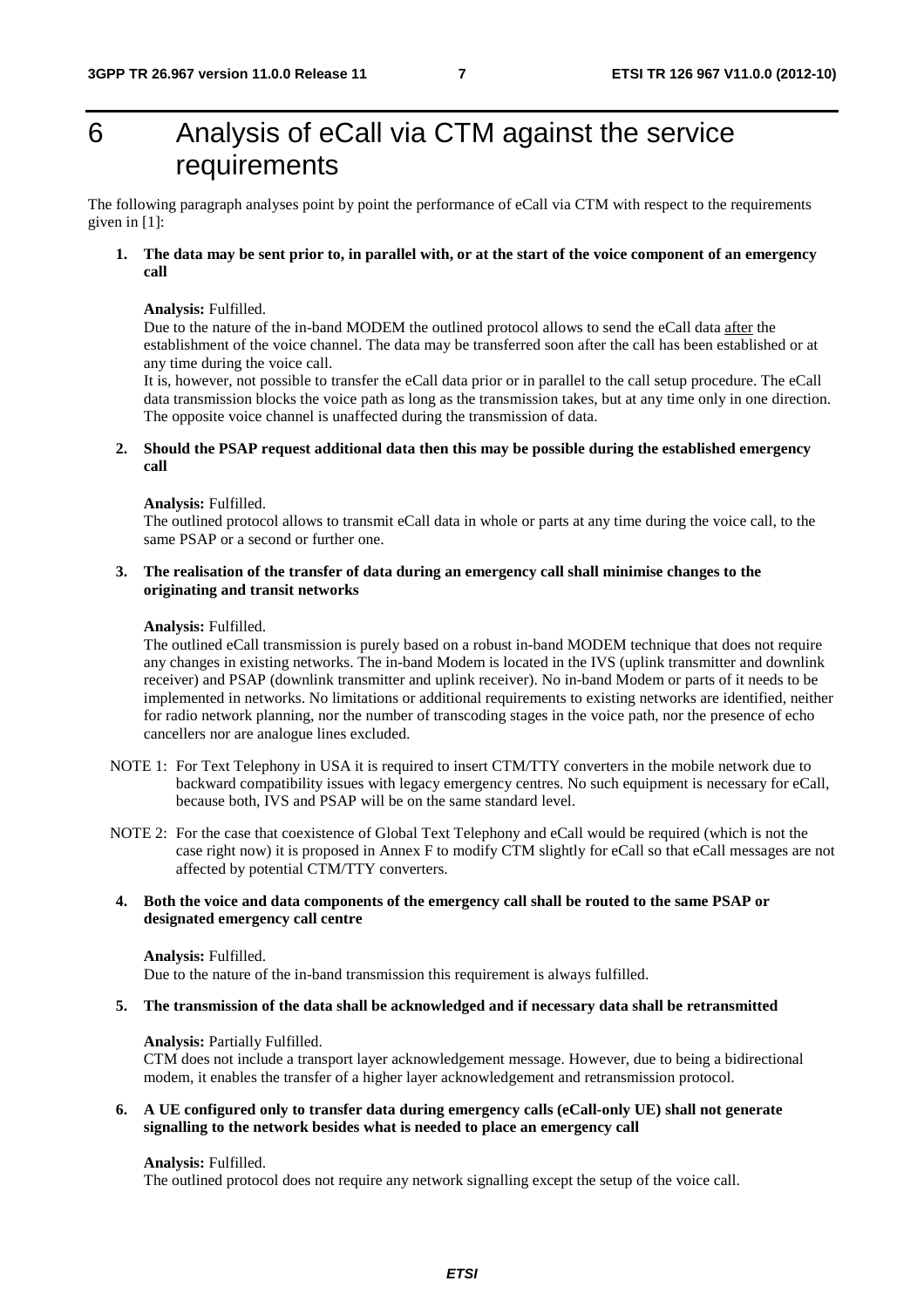**7. With the exception of the following specific requirements, considered necessary for the satisfactory operation of the eCall service, all existing TS12 emergency call requirements shall apply** 

#### **Analysis:** Fulfilled.

eCall via CTM does not require anything else than a successfully setup of the voice channel. If implemented as "Pull-Protocol", as proposed in Annex B, then existing emergency centres, not upgraded to receive eCall data, would not be affected, i.e. exiting emergency services would not be impacted.

**8. An eCall shall consist of a TS12 emergency call supplemented by a minimum set of emergency related data (MSD)** 

**Analysis:** Fulfilled.

**9. An eCall may be initiated automatically, for example due to a vehicle collision, or manually by the vehicle occupants** 

**Analysis:** Fulfilled.

**10. The Minimum Set of Data (MSD) sent by the In vehicle System (IVS) to the network shall not exceed 140 bytes** 

**Analysis:** Fulfilled.

It is up to CEN/TC 278 WI 24977 to specify the eCall data. The definition of the MSD, whether is optional or mandatory, is out scope of 3GPP. Therefore, for the avoidance of doubt and to perform this study it has been assumed in 3GPP that the whole 140 Bytes of the MSD should typically be made available to the PSAP.

**11. The MSD should typically be made available to the PSAP within 4 seconds measured from the time when end to end connection with the PSAP is established** 

**Analysis:** This requirement can not be fulfilled.

Using the unmodified CTM as standardized, the whole MSD of 140 bytes cannot be transmitted within 4 seconds. The minimal transmission time for the full MSD is about 29s with this design. The transmission time for the requested eCall data depends on the amount of data in the MSD.

#### **12. Should the MSD component not be included in an eCall, or is corrupted or lost for any reason, then this shall not affect the associated TS12 emergency call speech functionality**

**Analysis:** Fulfilled.

This requirement is outside the scope of this TR. It does not impact the assessment of CTM.

#### **13. A call progress indication shall be provided to the user whilst the MSD transmission is in progress**

#### **Analysis:** Fulfilled.

This requirement is outside the scope of the present document. It does not impact the assessment of CTM. For example, CTM allows the PSAP to talk to the victims of the accident during the transmission of the eCall data due to the half-duplex transfer of data in one direction and speech in the other direction.

In addition to the analysis against the service requirements, also the long term applicability and suitability of eCall via CTM over VoIP channels is covered in the present document.

The use of IP transport in the Radio Access Network, the Mobile Core Network and the wireline (transit) networks is seen feasible and will - as far as it can be judged today - not degrade the eCall performance, nor will eCall via CTM bring restrictions to the network design and operation.

The use of VoIP on the radio link may, however, have much stronger influence due to the expected high jitter and due to the therefore necessary sophisticated jitter buffer management and the potentially resulting delay variation. The performance of eCall via CTM (or any other inband modem) via VoIP radio channels remains speculation.

It is expected that a better solution than inband modem transmission could be found and applied at the point in time when VoIP over radio has reached European-wide coverage and an IVS can rely on this new VoIP radio channel alone. Until then the existing circuit switched radio channels can likely be used as fallback.

Further details can be found in annex E.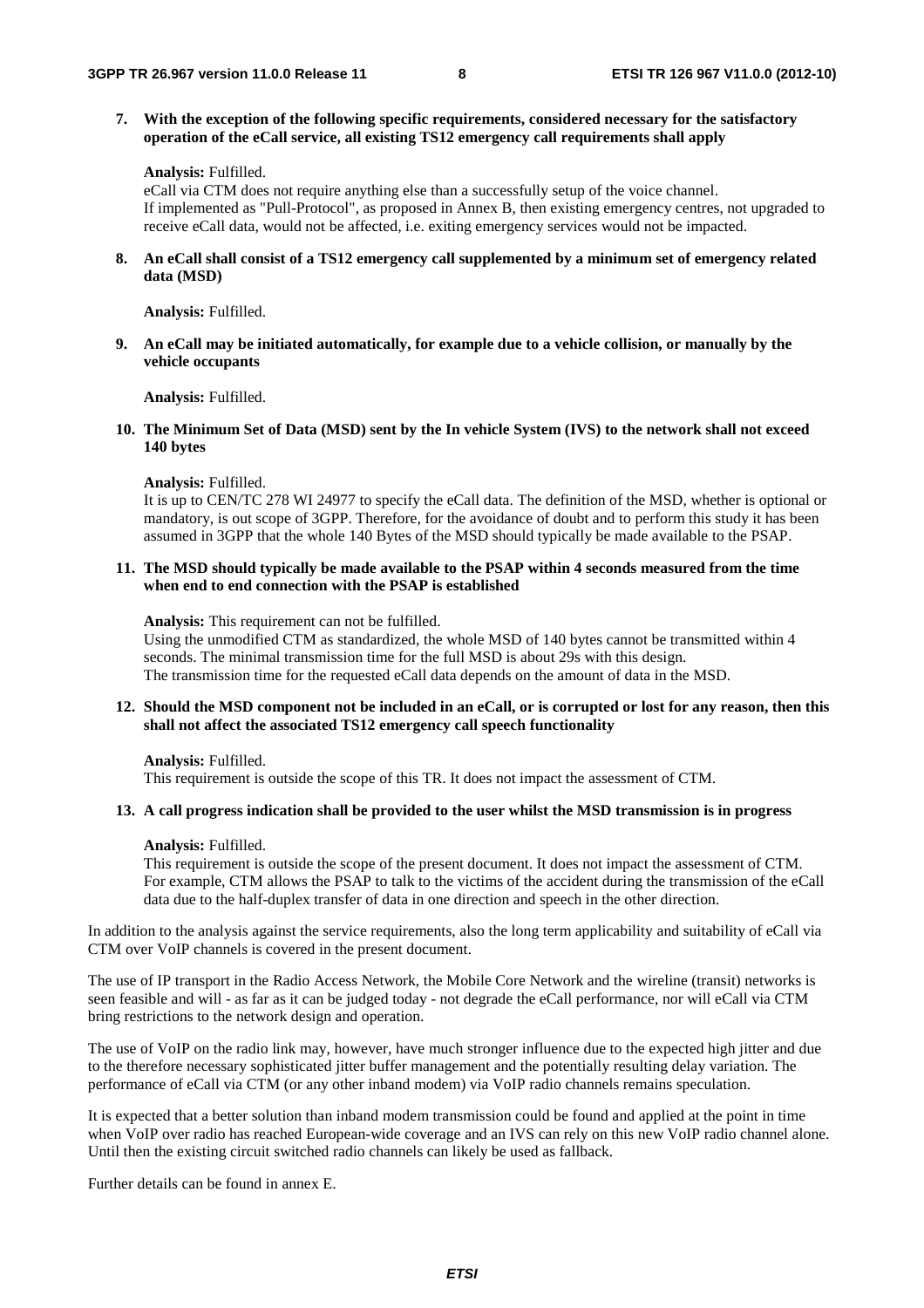### 7 Conclusion on the analysis of eCall MSD data transmission requirements

The above analysis indicates that unmodified CTM as standardized can not fulfil all the eCall requirements.

Unmodified CTM as standardized, when used as described in the present document, i.e. applying the proposed robust Pull-Protocol on application layer, transmits the MSD of 140 bytes in 29 seconds compared to the requirement of 4 seconds.

Unmodified CTM as standardized also does not include a transport layer acknowledgement.

This is, however, not necessarily a disadvantage. A flexible, half-duplex application layer protocol may simply be added, as shown in the present document.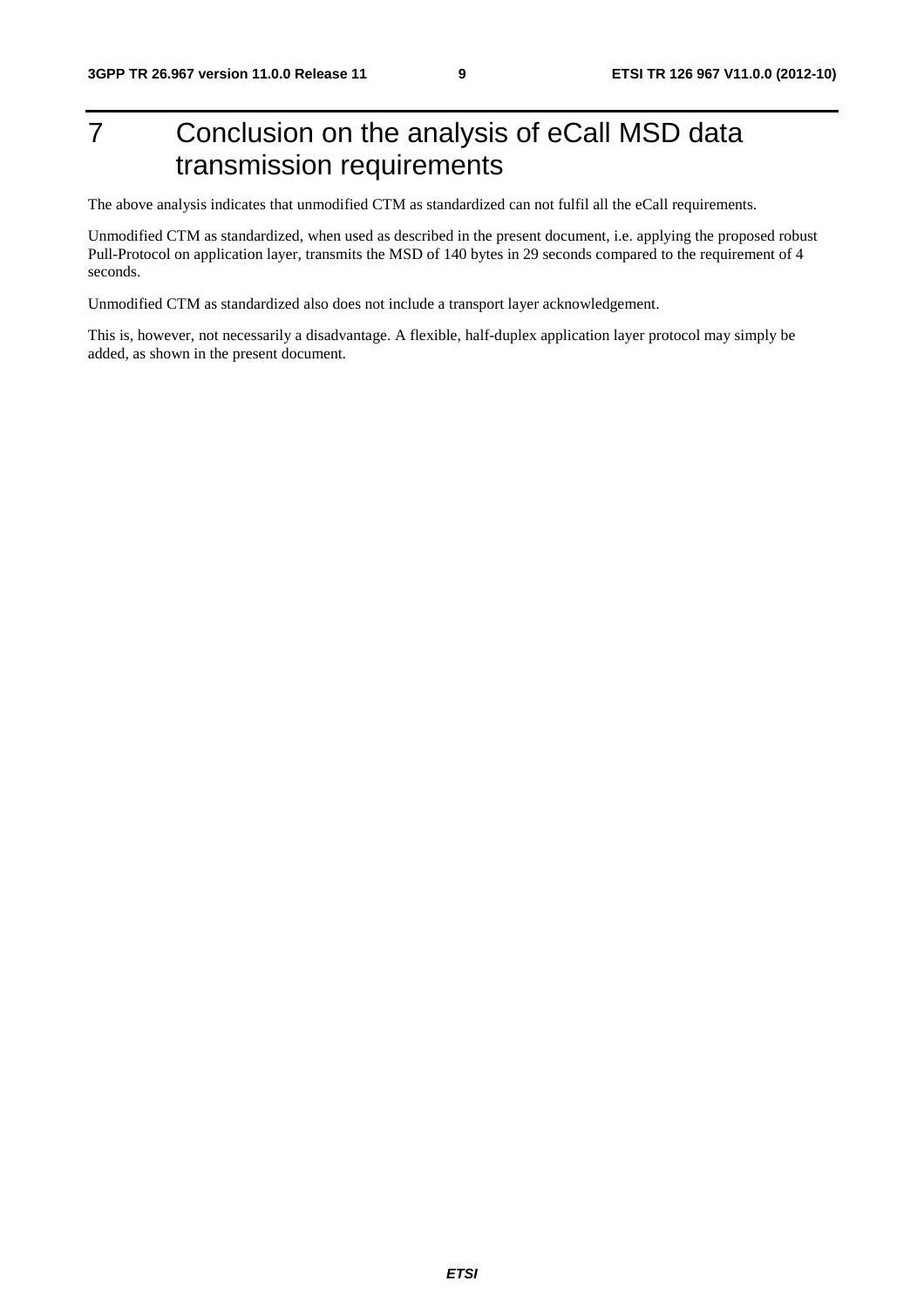### Annex A: Brief description of the existing CTM

The existing 3GPP standard for CTM as specified in 3GPP TS 26.226 [3], TS 26.230 [4] and TS 26.231 [5], developed to fulfil the lawful requirements for text telephony in emergency calls as set up by the United States of America, allows the robust transmission of textual characters via de facto any voice channel. Details can be found in the Technical Specifications and the Reference C-Code.

Important in the context of eCall is that two software modules are specified, namely ctm\_transmitter.c and ctm\_receiver.c that can be used as they are to convert textual characters into a sequence of MODEM tones and backwards. These conversions into MODEM tone sequences and back contain sophisticated techniques to make the transmission robust against voice codec distortion, radio channel errors, handover gaps and other impairments.

Most important features of this conversion are:

- Long Preamble (56 bit) to achieve a high robustness against false trigger by voice signals
- Forward Error Correction by a ¼ convolutional code for strong error correction
- Interleaving over about 1 second to achieve robustness against frame losses
- Periodically inserted blank outs to overcome DTX schemes
- Embedded re-synchronization scheme to combat handover gaps
- Single sinewave MODEM tones of 5ms length each for robust transmission even via high compression Codecs, such as AMR 4,75.
- MODEM frequencies of 400, 600, 800 and 1000Hz to succeed also in extremely bandlimited voice channels.

As a result of these measures the text transmission via CTM is extremely robust and only few errors occur even under marginal radio conditions. Details can be found in 3GPP TS 26.231 [5].

The strong error protection and the long interleaving time have, however, also their price. The transmission capacity is limited to about 10 characters per second. The transmission time for longer character strings of length *k* can be approximated by  $T(k) = 800$  ms + (100 x k) ms.

Due to the lawful requirements in USA de facto all 3GPP terminals include the CTM in their chip set.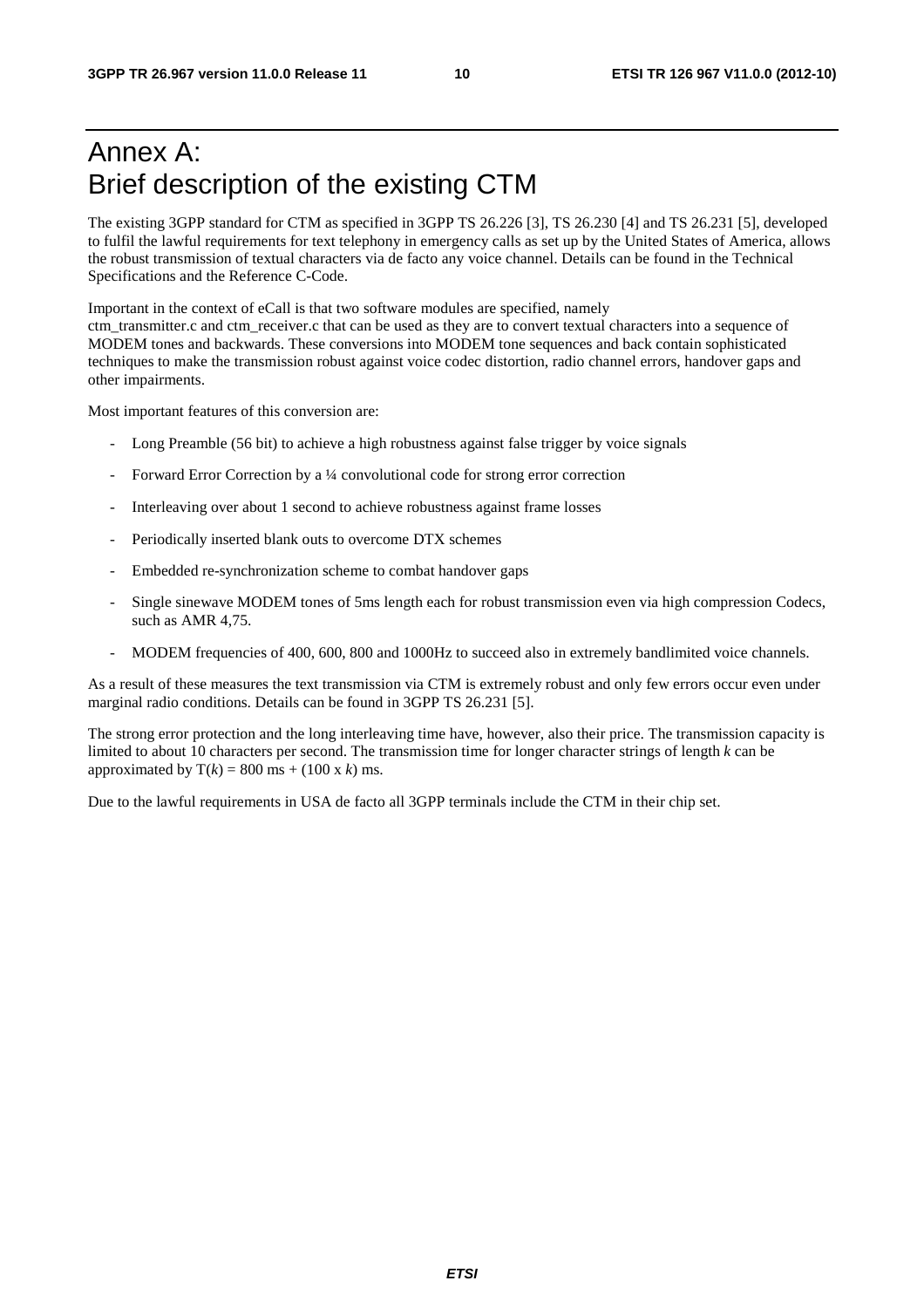### Annex B: Description of eCall via CTM

In order to characterize the achievable performance of the eCall transmission it is necessary to make some assumptions on the protocol. It should be noted that these assumptions may provide a reasonable basis for the performance characterization, but they may not be part of the 3GPP specifications. The responsibility for the protocol is within CEN.

### B.1 Detailed specification of one possible protocol

The following description assumes that the eCall data are structured in indexed blocks of a priori known version (v), index (i) and size and an automatically generated IVS Content list marks all blocks available within a specific IVS. If this is not the case - the decision is within the responsibility of CEN - then the protocol here may divide the full, unstructured MSD of 140 bytes in equal sized smaller blocks, e.g. of 28 byte length each. The block size of 28 bytes is a compromise between transmission speed and radio robustness. Bigger blocks reduce the overhead, thus reduce the transmission time, but increase the error probability under severe radio conditions.

| In the following |                                                    |
|------------------|----------------------------------------------------|
| the term "PSAP"  | refers to the protocol Handler inside the PSAP and |
| the term "IVS"   | refers to the protocol Handler inside the IVS.     |

The protocol is a simple PSAP-"pull"-protocol.

The pull-approach is selected, because it has no impact on existing emergency services. It has further the advantage that the PSAP can decide, when it is appropriate to get the eCall data, e.g. after a first verbal screening how serious the emergency call is. The most important reason lays in the fact that the IVS can per se not exactly know, when the voicepath is through-connected to a suitable receiver. A pure IVS-push-protocol would have to try until it gets an acknowledgement or a timeout occurs. In many cases the voice path would be blocked unnecessarily long and at the beginning of the emergency call and that is judged as unsuitable, especially because the PSAP could not influence this behaviour of the IVS.

The PSAP is the active partner, it can send one PSAP-Request(vp, i) for one eCall block(i) at a time. The sender identifies itself as "PSAP" and it discloses its highest version vp.

The IVS is the passive partner; it is only reacting on PSAP-Requests, not on its own initiative. The IVS sends the requested eCall block(vc, i) exactly one time per PSAP-Request(vp, i), as often as requested. The sender identifies itself as "IVS" and it discloses the highest *common* version vc between PSAP and IVS.

The IVS Content List (per definition with index 0) may be send on PSAP-Request (vp, 0).In case the PSAP requests a block that is not available in the specific IVS, then this IVS sends the IVS Content List automatically.

If the IVS-Data (vc, i) are received with detectable CRC errors, then the PSAP repeats the PSAP-Request(vp, i).

If the IVS-Data (vc, i) are received without detectable CRC errors, then they are made available to the PSAP human operator.

The PSAP human operator may start, stop or resume the transmission any time.

The PSAP-system may (depending on implementation) request the very first, most essential block (1) immediately after through-connect, before the human operator was even notified. In that way the PSAP-pull-protocol acts like a "virtual" push-protocol. The decision would, however, lay at PSAP side and not IVS side. This has major advantages compared to a pure IVS-push-protocol.

The proposed pull-protocol is realized as half-duplex protocol, meaning that either a PSAP-Request is under transmission, or an IVS-Data, but never both at a time. In that way the voice communication is never fully blocked. Especially the PSAP human operator may talk to the victims in the car during the upload of the eCall data.

To allow future modifications, improvements and extensions of the eCall data structure, both the PSAP-Request(vp, i) and the IVS-Data(vc, i) contain version control in each header. This is especially important for decentralized PSAPs to avoid the need for inter-PSAP communication.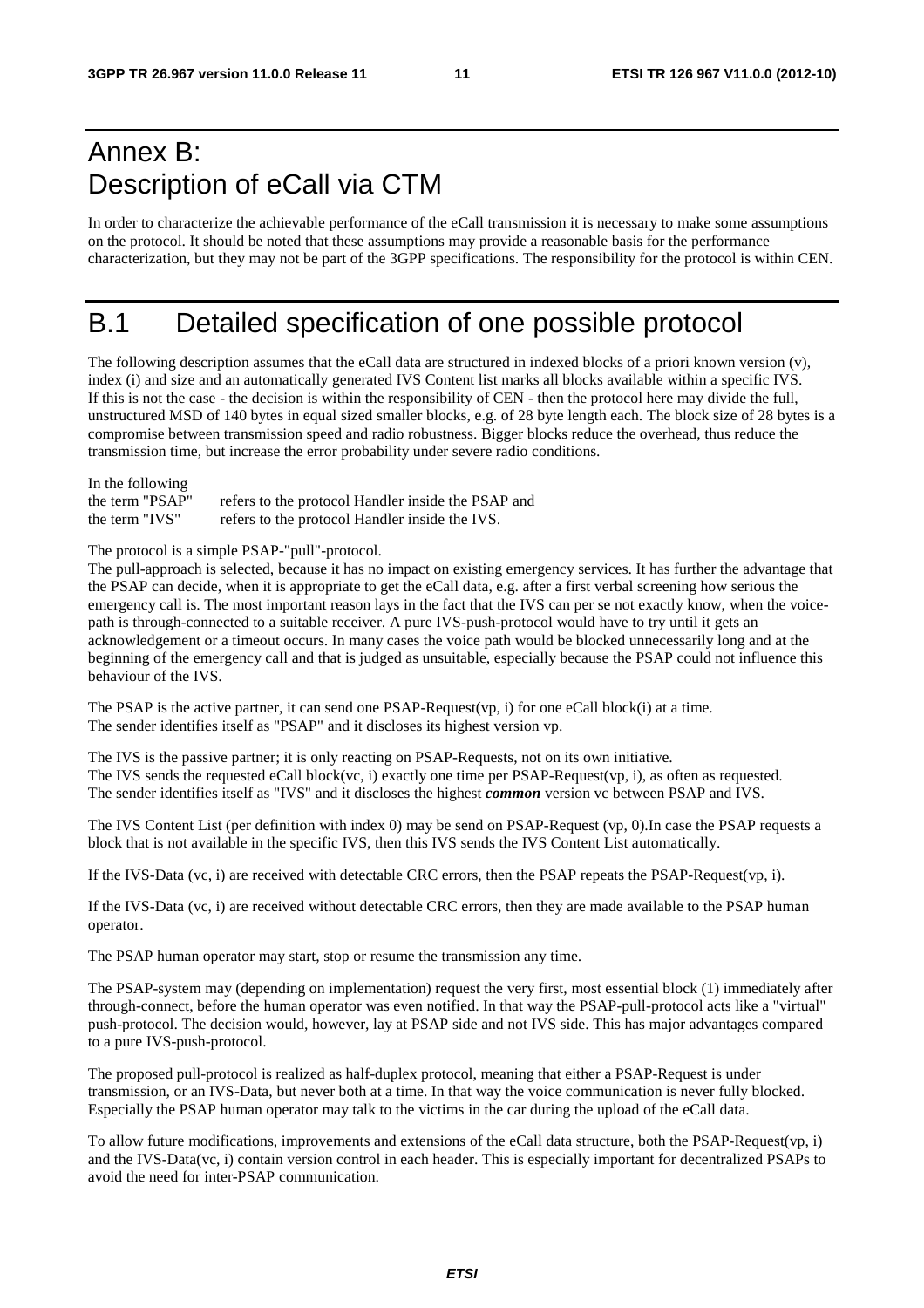### B.2 Detailed specification of the eCall transmission

The proposal here is based on the assumption that the existing CTM implementations in terminals are used without any modification. Especially the functions ctm\_transmitter and ctm\_receiver are used as they are. Some actions are needed to circumvent some peculiarities of the CTM specification.

CTM is designed for the robust transmission of textual characters, but not for arbitrary binary data:

- 1. The characters 0x05 and 0x16 are reserved for CTM-internal purposes and have a special meaning within CTM (<INQUIRY>, <IDLE>).
- 3. CTM performs an UTF-8 re-coding of all input characters prior to transmission. As a consequence, characters in the range of [0xA0, 0xFF] are transmitted as 2 bytes.

In order to avoid these CTM intrinsic effects, the eCall data are first re-coded by the eCall sender by using the following scheme: (7 bytes x 8 bit) are coded as (8 bytes x 7 bit) that can be transmitted by CTM without problems. Then a constant offset of  $0x20$  is added to every intermediate byte in order to assure that only values in the range of  $[0x20,$ 0x9F] are finally obtained. In this way no CTM-reserved characters and no values in the range of [0xA0, 0xFF] occur in the recoded data. This 7-to-8 recoding leads to a marginal and constant increase in transmission time by factor 1,143.

For the same reason no eCall-Header byte, eCall-Index byte or eCall-CRC byte may take a value outside the range of [0x20, 0x9F]. The eCall receiver reverts all this re-coding to gain the original eCall data back.

Annex F gives some proposals for a slight optimization of CTM for eCall (called then CTM\*). CTM\* would overcome these restrictions and allow full 8 bit codes per byte. The achievable performance values in brackets {} below refer to that CTM\*.

Two different types of eCall packets are specified.

The first packet type is the **PSAP-Request (vp,** *i***)**. It is sent by the PSAP to the IVS in order to initiate the transmission of eCall data block *i*. The following figure illustrates its structure:

| PSAP-Version | Index i   | $5{8}$ MSB of CRC $7{8}$ LSB of CRC |           |  |  |
|--------------|-----------|-------------------------------------|-----------|--|--|
| byte $#1$    | byte $#2$ | byte $#3$                           | byte $#4$ |  |  |

- Byte #1 contains the PSAP-Request-header Values between **0x20 to 0x5F** (64 values) {128 values} are reserved. The PSAP-Request Header identifies the packet as PSAP-originated and indicates in addition the eCall Versions the PSAP is able to operate on.
- Byte #2 contains the index *i* of the requested eCall-data block. Up to 128 {256} different data block indices can be coded as 0x20+ [0 …127] {[0 … 255]}.
- Byte #3 and byte #4 contain a 12 bit {16-bit} CRC

The second packet type is the **IVS-Data (vc,** *i***).**  It is sent by the IVS to the PSAP as a response to the PSAP-Request. The following figure illustrates its structure:

| <b>IVS-Version</b> | Index i |             | IVS-data block of Index n with (predefined) length k | $28$ -bit { $32$ -bit}CRC |               |  |
|--------------------|---------|-------------|------------------------------------------------------|---------------------------|---------------|--|
| byte $#1$          | bvte #2 | byte $#2+1$ | byte $#2+k$                                          | byte $#2+k+1$             | byte $#2+k+4$ |  |

• Byte #1 contains the IVS-Data Header Values between **0x60 to 0x9F** (64 values) {128 values} are reserved.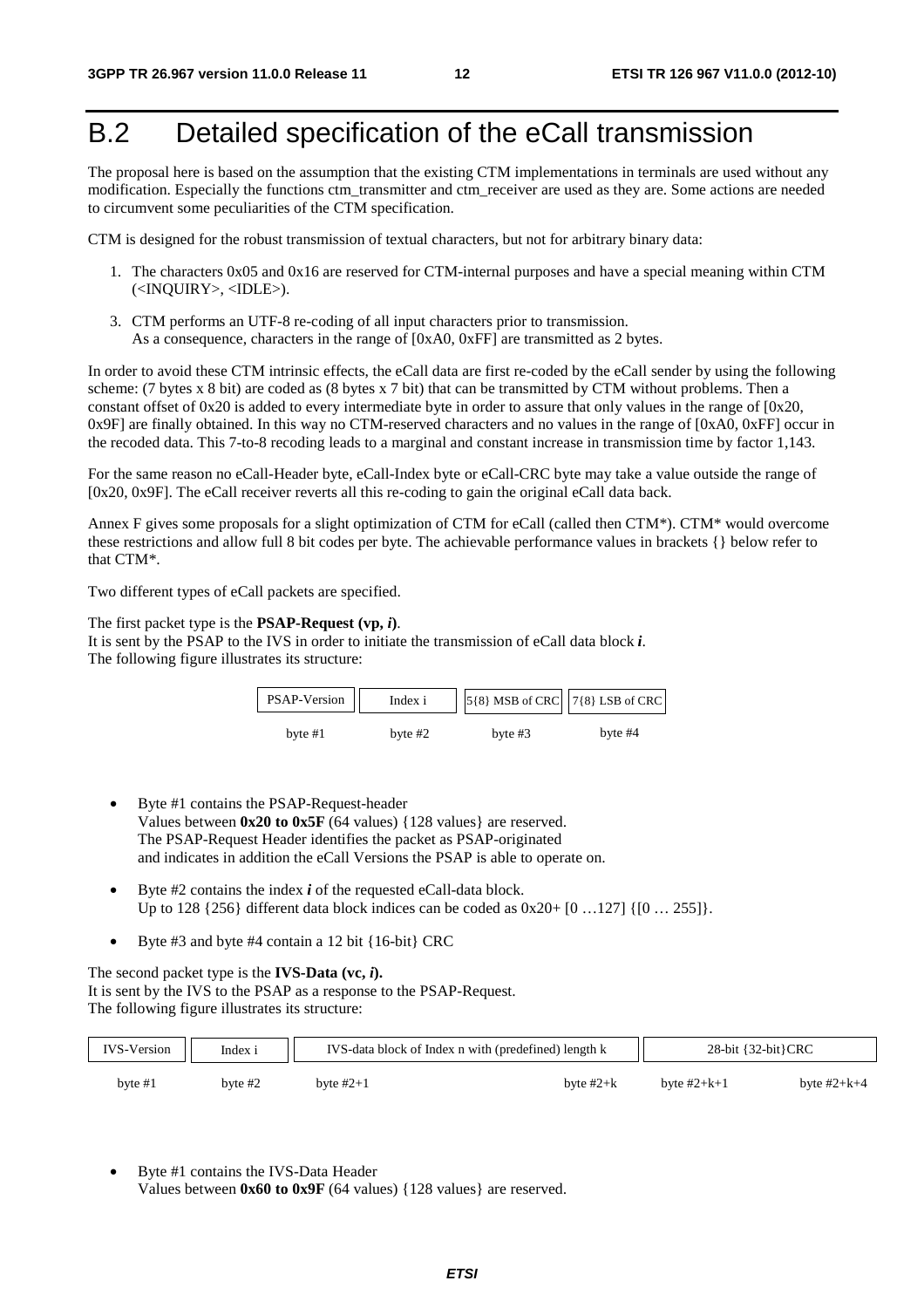The IVS-Data Header identifies the packet as IVS-originated and indicates in addition the common eCall Versions the IVS is able to operate on,

- Byte #2 contains the index *i* of the transmitted eCall data block. Up to 128 {256} different data block indices can be coded as 0x20+[0 …127]{[0 … 255]}
- Bytes #2+1 to #2+k contain the k bytes of the 7-to-8 recoded eCall data block (i). {Bytes #2+1 to #2+k contain the k bytes of the original eCall data block (i)}.
- Bytes  $#2+k+1$  to  $#2+k+4$  contain the 28-bit {32-bit} CRC in 4 parts of 7 {8} bit each.

Undetected errors in a PSAP-Request are less severe for the overall protocol, because the PSAP will in any case detect, if the correct IVS-data packet is transmitted or nothing is transmitted and may request it again. So the strong CRC of the IVS-Data packet protects in addition indirectly also the weaker protected PSAP-Request. Therefore a 12-bit {16-bit} CRC is sufficient for the PSAP-Request.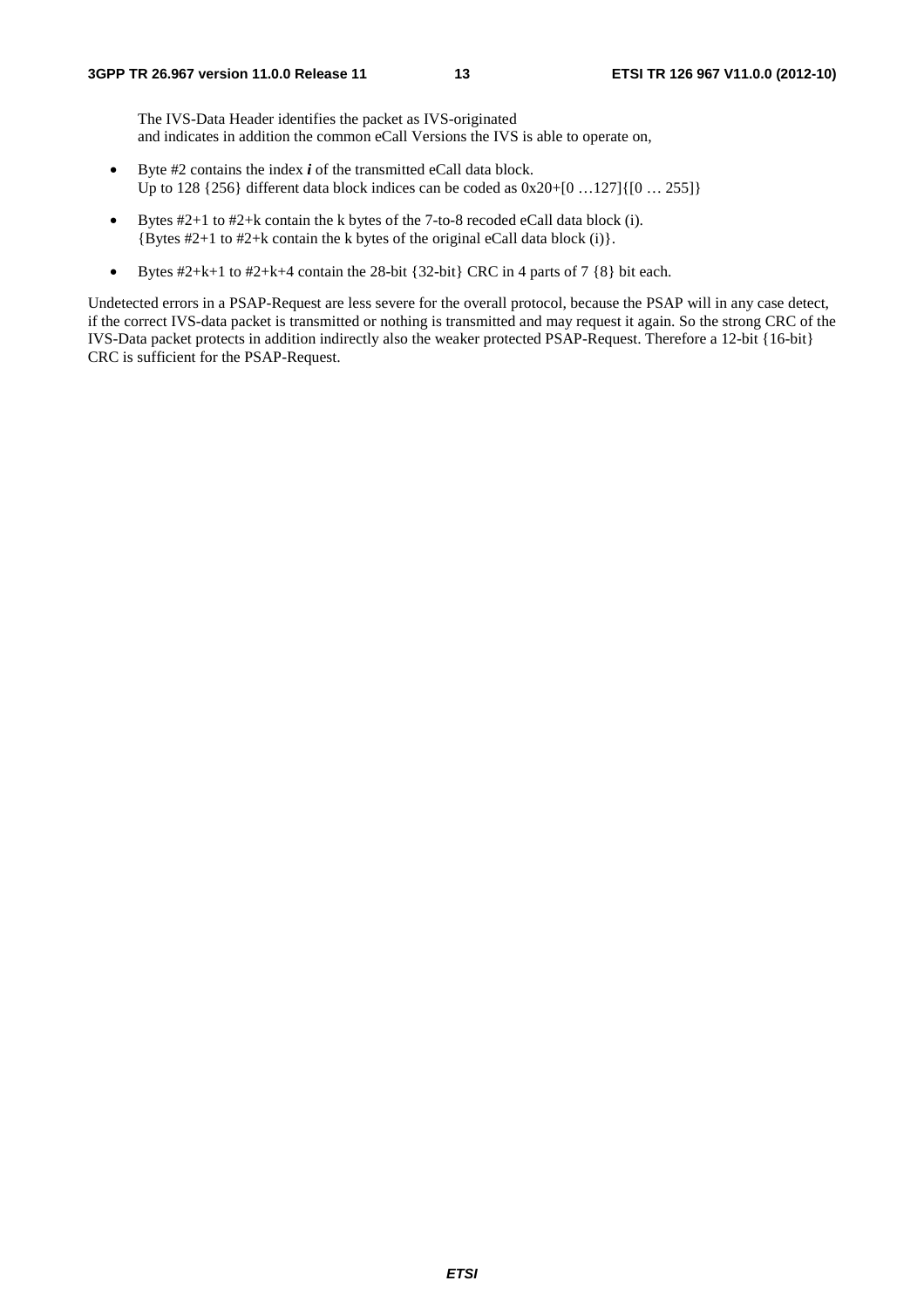### Annex C: Performance characterization of eCall via CTM

The performance of the eCall via CTM as described above in Annex B can be summarized as show below.

The performance values are based on the assumption that CTM is not modified at all.

A second set of performance values are included in brackets {}, taking into account that minimal modification of CTM, as described in Annex F, would improve the performance.

The assumed pull-protocol uses the CTM transmission scheme as is, it adds the necessary data integrity and flexibility. The main characteristics of the proposed protocol are listed below:

#### • **a consequent PSAP-Pull-Protocol;**

The PSAP has at any point in time full control when to retrieve data. The IVS does never send on its own initiative, but only on request from the PSAP. This request may be generated automatically (e.g. immediately after through-connect) or by manual trigger, this is PSAP-implementation dependent.

#### • **half-duplex data+voice communication,**

#### **besides the normal full-duplex voice-only communication**;

The emergency call starts as usual in full voice communication, until the PSAP decides to pull the emergency data from the IVS. This data transmission blocks the voice path as long as the transmission takes, but at any time only one direction. The opposite voice channel is unaffected.

• **up to 64** {128} **different Versions of eCall Specifications;** This number is proposed for practical reasons, but in principle no upper bound exists

#### • **up to 127** {255} **blocks of eCall data with 1 up to 28** {32} **byte length each;**

The maximum number of blocks is proposed for practical reasons, but in principle no upper bound exists. The maximum size for an individual block is limited in order to guarantee a minimum performance under extreme bad radio conditions and in order to limit the time the voice channel is interrupted. In principle this is, however, no hard limitation. If larger blocks would be desirable, then the protocol should break these automatically into smaller blocks to achieve the required robustness.

• **arbitrary and selective transmission of any of these blocks in any order;**  This is a feature of the proposed protocol. It is not necessarily bound to the underlying eCall transport layer. It allows the PSAP to prioritize data and it allows the IVS to selectively offer data. It is not necessary to transmit unwanted data just to get to the point where wanted data are specified.

- **multiple PSAPs during the emergency call;** It is possible at any point in the emergency call to forward the call to another PSAP and this may pull the data from the IVS completely independently of the PSAP(s) before, without any need for inter-PSAP communication
- extreme high reliability  $(-1.10^2 9.9999998 %)$  of successfully transmitted data; The individual eCall data blocks are protected against transmission errors by a strong cyclic redundancy code that allows to detect potential transmission errors de facto always.
- **high robustness (99,5% likelihood for successful transmission at the first time);**  The underlying CTM ws designed for extreme high robustness. This is exploited here. Even under severely degraded radio channels the eCall data are transmitted successfully.
- **coexistence of eCall and Global Text Telephony** CTM as common basis for Global Text Telephony and eCall allows high implementation synergy. Note that eCall via CTM does not need any converter or other new device in the voice path.

#### The transmission time for an eCall IVS-data block of k bytes is approximately:  $T(k) = 1,400 \text{ ms} + (100 \text{ x } k) \text{ ms}$ The transmission time for one PSAP-Request is about 1,5 s. The transmission time for one eCall block of maximal length  $(28 \{32\})$  bytes) is about 4,6 s. The full-duplex voice communication is not longer than 4,6 seconds interrupted at a time.

For bad radio channel conditions, outside of the typical range of operation, longer transmission times may occur, although the underlying CTM is very robust. It is expected that the eCall transmission will be successful with high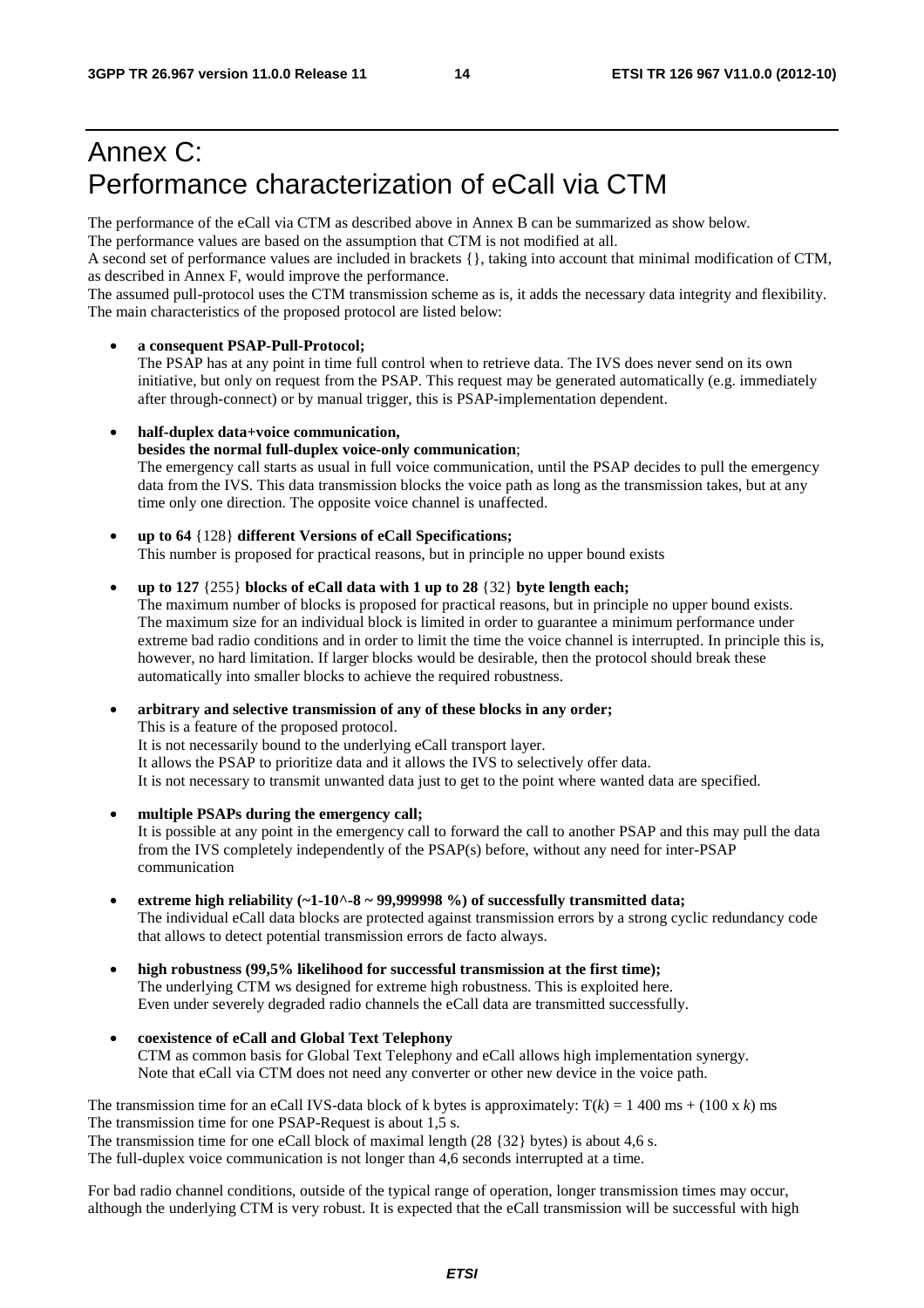integrity of the transmitted data, as long as voice communication is possible. If the FR\_AMR Codec is used on the radio channel, then it is more likely that the call establishment fails, or the voice call can not be maintained long enough than that eCall transmission will fail.

Note: For a given specific emergency call the routing path and potential forwarding(s) of the emergency call are not known. Therefore no precise method could be identified to determine the exact point in time, when the end to end voice connection is established between IVS and the final PSAP. The outlined protocol therefore uses the PSAP-triggered pull protocol to retrieve the eCall data from the IVS. The transmission times stated above consider the time where the voice path is blocked.

The voice channel conditions considered for these performed simulations included:

- GSM\_FR Codec (13 kbps);
- FR\_AMR Codec (12,2 kbps; 10,2 kbps; 7,95 kbps; 7,40 kbps; 6,70 kbps; 5,90 kbps; 5,15 kbps; 4,75 kbps);
- UMTS AMR Codec (12,2 kbps).

The GSM full rate radio channel was simulated in "ideal frequency hopping" (ifh), in a "typical urban" environment (tu) with 3 km/h speed (3 km) and with Channel to Interference (C/I) conditions of 1 dB, 4 dB, 7 dB, 10 dB, 13 dB, 16 dB. Due to the ideal frequency hopping the mobile speed is irrelevant. The UMTS channel was simulated with UMTS  $AMR(12.2)$  with 1 % and 3 % frame error rates.

These channel conditions reflect what was used in 1999 and 2000 to characterize the speech quality of AMR Codec family, see 3GPP TR 26.975 [6]. The same error patterns have been reused in order to ease the correlation between achievable eCall performance and the associated speech quality.

The results are provided exemplary for the 7 dB, 4 dB and 1 dB C/I case in figure C-1, C-2 and C-3 for one eCall block of 28 byte length. Note that the lower part of the figure is just a zoom into the 99 % area.

Due to the proposed Pull-protocol the backward compatibility of eCall-equipped In-Vehicle Systems with legacy PSAPs would be exactly as today, i.e. a legacy PSAP does not know about eCall and therefore does never try to pull data. The IVS remains inactive and the emergency call is a pure voice call, so as today. Emergency call setup and early handling by voice communication is exactly as today.

The compatibility of legacy terminals with eCall-equipped PSAPs is only slightly impacted, when the PSAP tries to pull non-existent eCall data unsuccessfully.

Again: The mobile network does not need any modification. No specific routing requirements arise from eCall via CTM, see also annex E.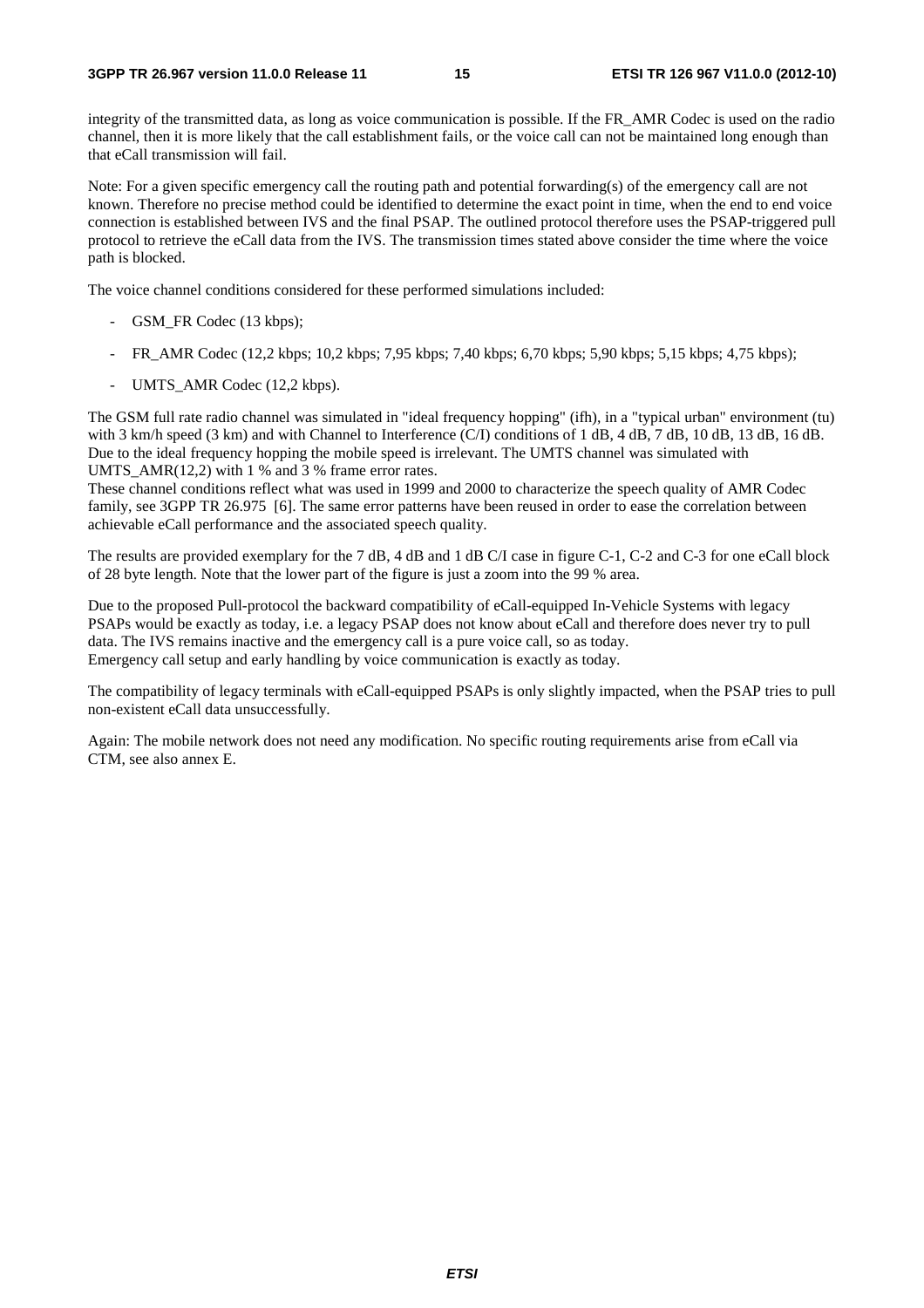



### **Figure C-1: Success Probability in a GSM Full Rate traffic channel at C/I of 7dB in ideal frequency hopping for one eCall block of 28 {32} bytes**

NOTE: The GSM\_FR Codec was simulated at 0 km/h speed (not 3 km/h as in case of the FR\_AMR Codec), but with ideal frequency hopping that does not matter.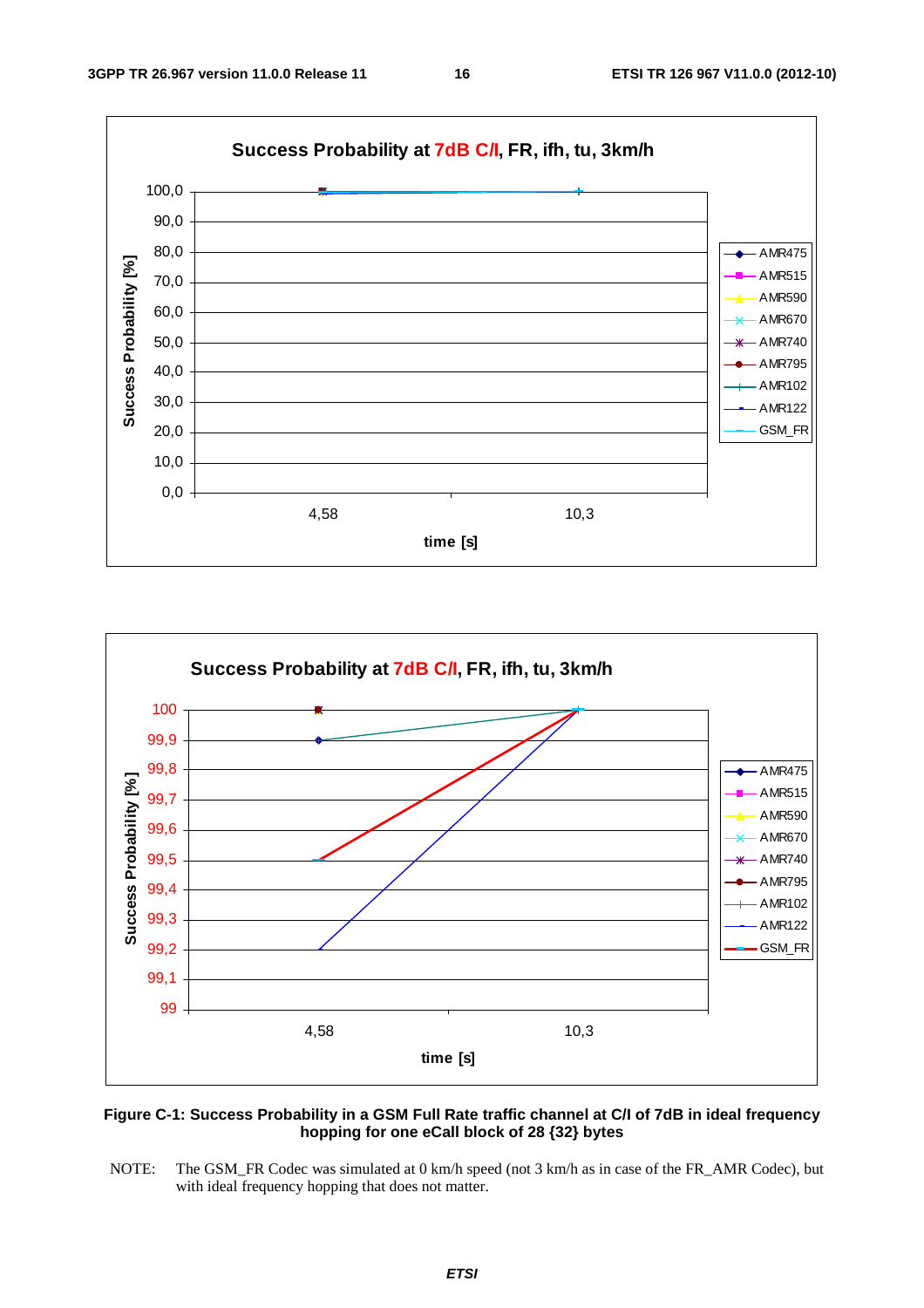



#### **Figure C-2: Success Probability in a GSM Full Rate traffic channel at C/I of 4dB in ideal frequency hopping for one eCall block of 28 {32} bytes**

NOTE: The GSM\_FR Codec was simulated at 0 km/h speed (not 3 km/h as in case of the FR\_AMR Codec), but with ideal frequency hopping that does not matter.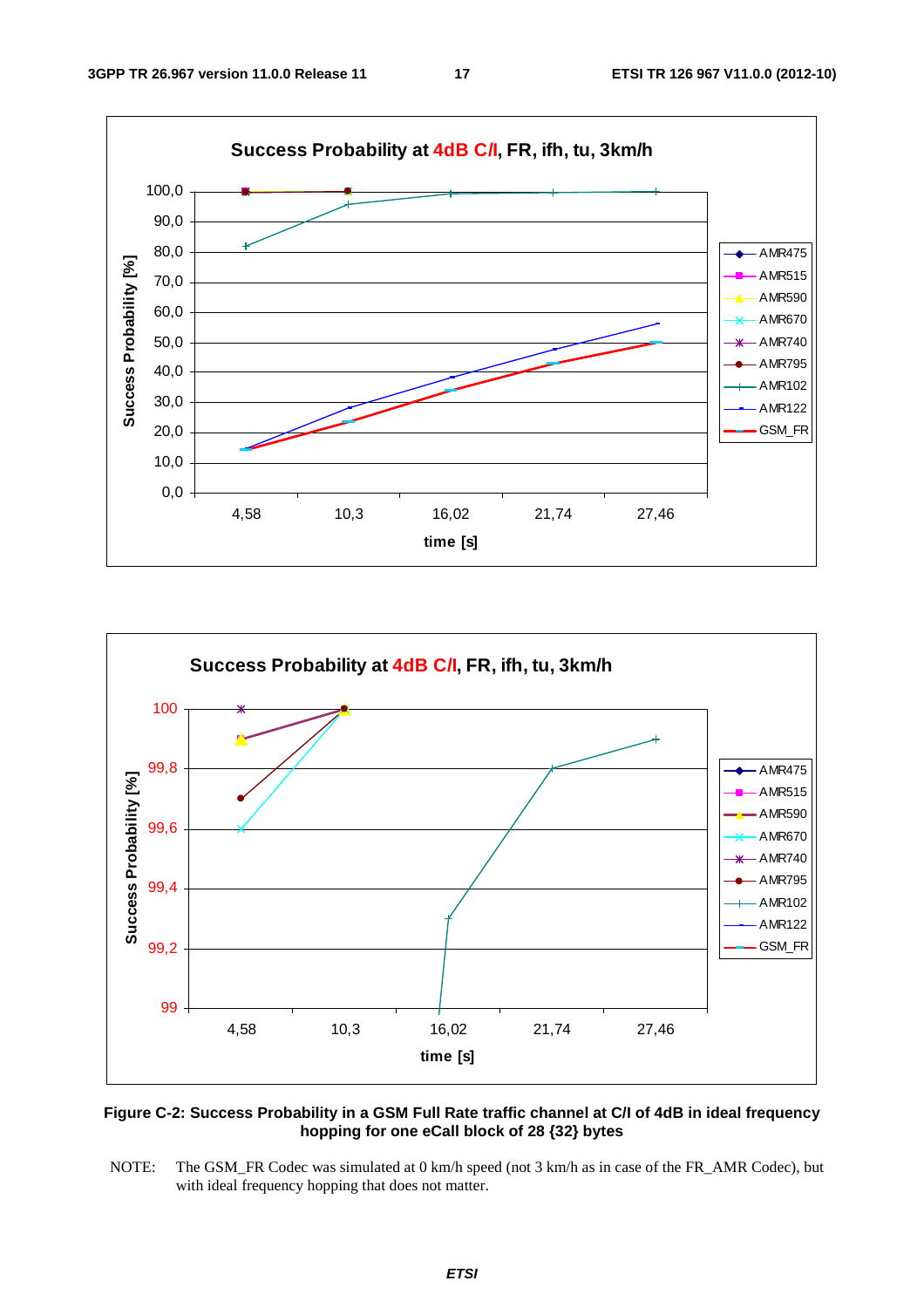



### **Figure C-3: Success Probability in a GSM Full Rate traffic channel at C/I of 1dB in ideal frequency hopping for one eCall block of 28 {32} bytes**

NOTE: At a C/I of 1 dB the GSM control channel may terminate the call automatically.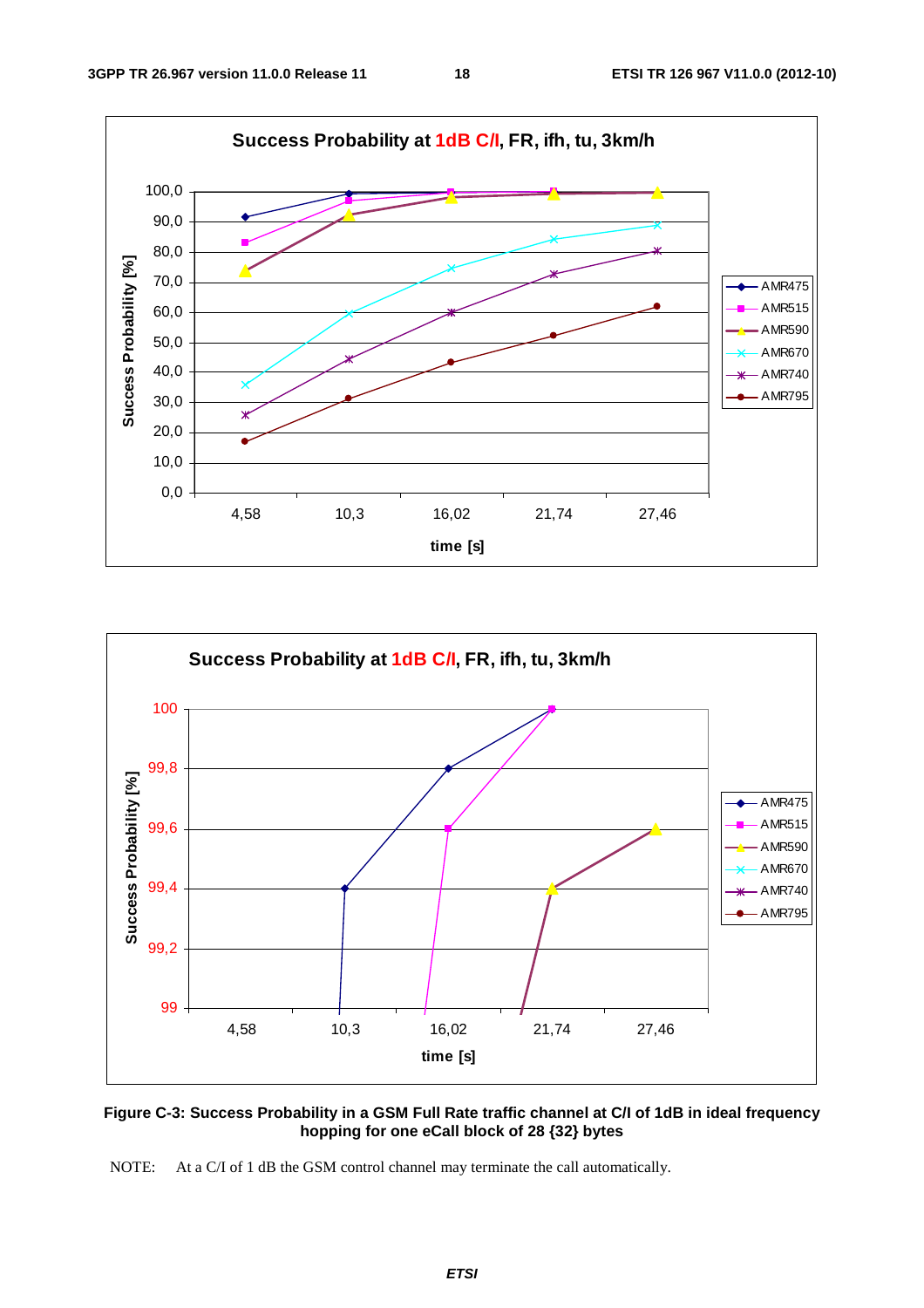### Annex D: Possible architecture and interface to the UE

Figure D-1 shows one possible eCall architecture inside the vehicle in a schematic form, split into the UE (right side) and the "In Vehicle part" (left side).



#### **Figure D-1: One possible eCall Architecture inside the vehicle**

The interface between the In Vehicle part and the UE is the voice path interface. This interface is specified and available and does not need modification. The in-band modem in this case is CTM.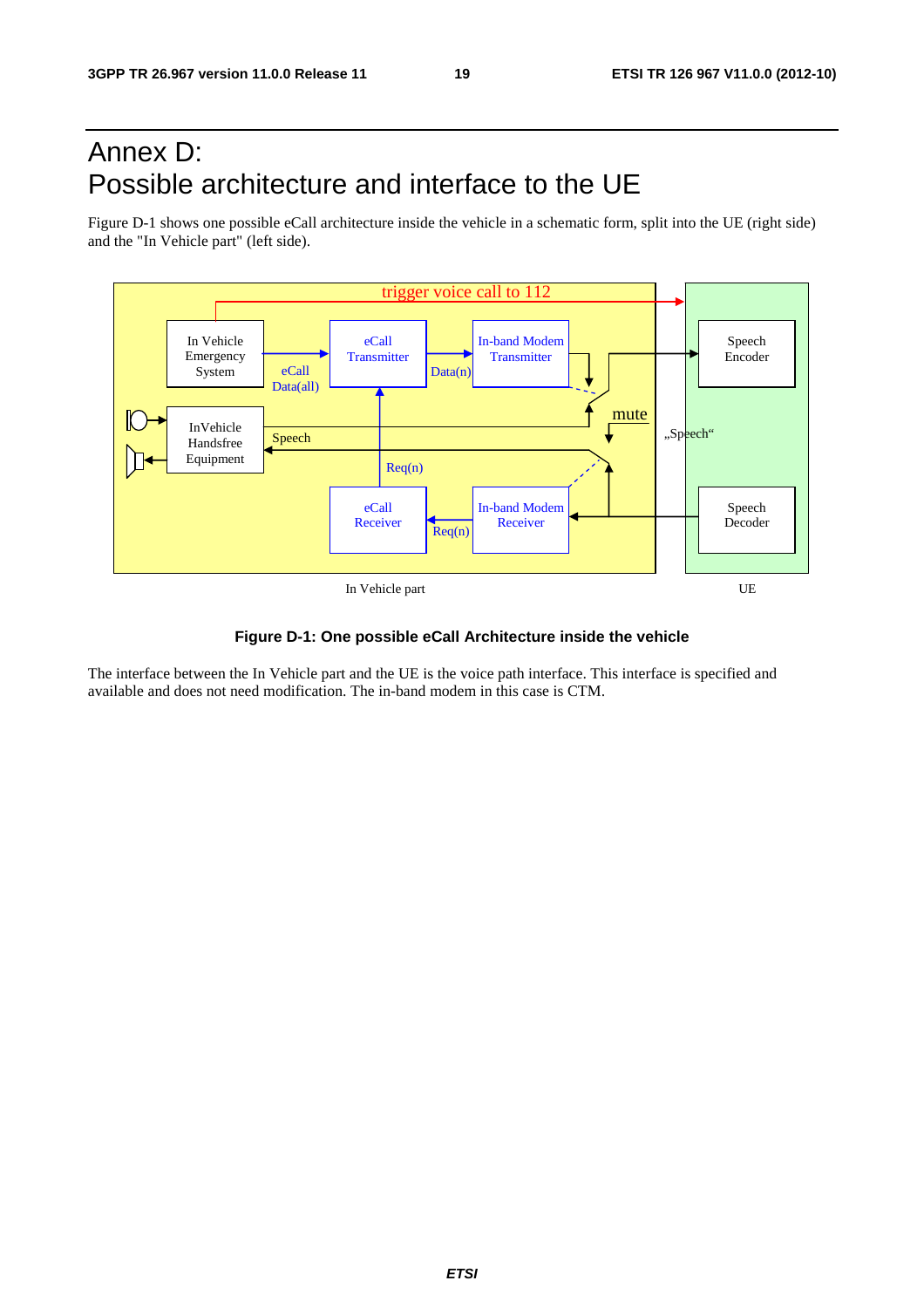### Annex E: Network architectures and interfaces for eCall

### E.1 Circuit switched network architecture and anterfaces for eCall

Figure E-1 shows one example of a network architecture for eCall, including GSM radio access, mobile core and wireline (transit) network. It is here in this example assumed that the emergency call was first received by PSAP1 and then handed over to PSAP2.



**Figure E-1: One possible Circuit Switched Network Architecture for eCall** 

The most critical link in terms of quality degradation is the radio link (R) between User Equipment (UE) and Base Transceiver Station (BTS). Due to potential transcoders (see coloured dots in figure E-1) inside the Media Gateways (MGW) and due to potential transmission impairments inside the mobile core and the wireline (transit) network the quality of the voice and Modem signal may be further degraded. CTM is to a high degree robust against these (comparably minor) degradations.

Life networks in year 2007 most likely deploy the mandatory speech compression inside the UE (e.g. GSM\_FR: 13 kbps or (GSM\_)FR\_AMR: 4,75 kbps … 12,2 kbps) and transcode to PCM (ITU-T G.711, 64 kbps) within the Transcoder Unit (TRAU). Often the speech (and Modem) signal is then transported in PCM without further degradation on the A, N, POI, W1, W2 and PA1, PA2 interfaces to PSAP1 or PSAP2. For eCall via CTM it is, however, not necessary to use PCM. Other, higher compressed representations of speech would be allowed. The networks do not need precautions, but can handle eCall like any speech call.

Modern, layered mobile networks use transcoding free operation between UE and MGW2 and the transcoding to PCM is then performed in MGW2 at the point of Interconnect (Poi). Ideally also the wireline network and the PSAP could run transcoding free operation; then the best possible quality with least bandwidth requirements could be achieved.

In well planned and managed mobile and wireline networks the transport layer could be IP (VoIP) without noticeable degradation in terms of delay jitter and/or speech packet loss. eCall via CTM would well work in this environment.

So the proposed eCall via CTM would not need any additional equipment except in the dark green marked blocks IVS and PSAP. The network would not need any changes or specific precautions.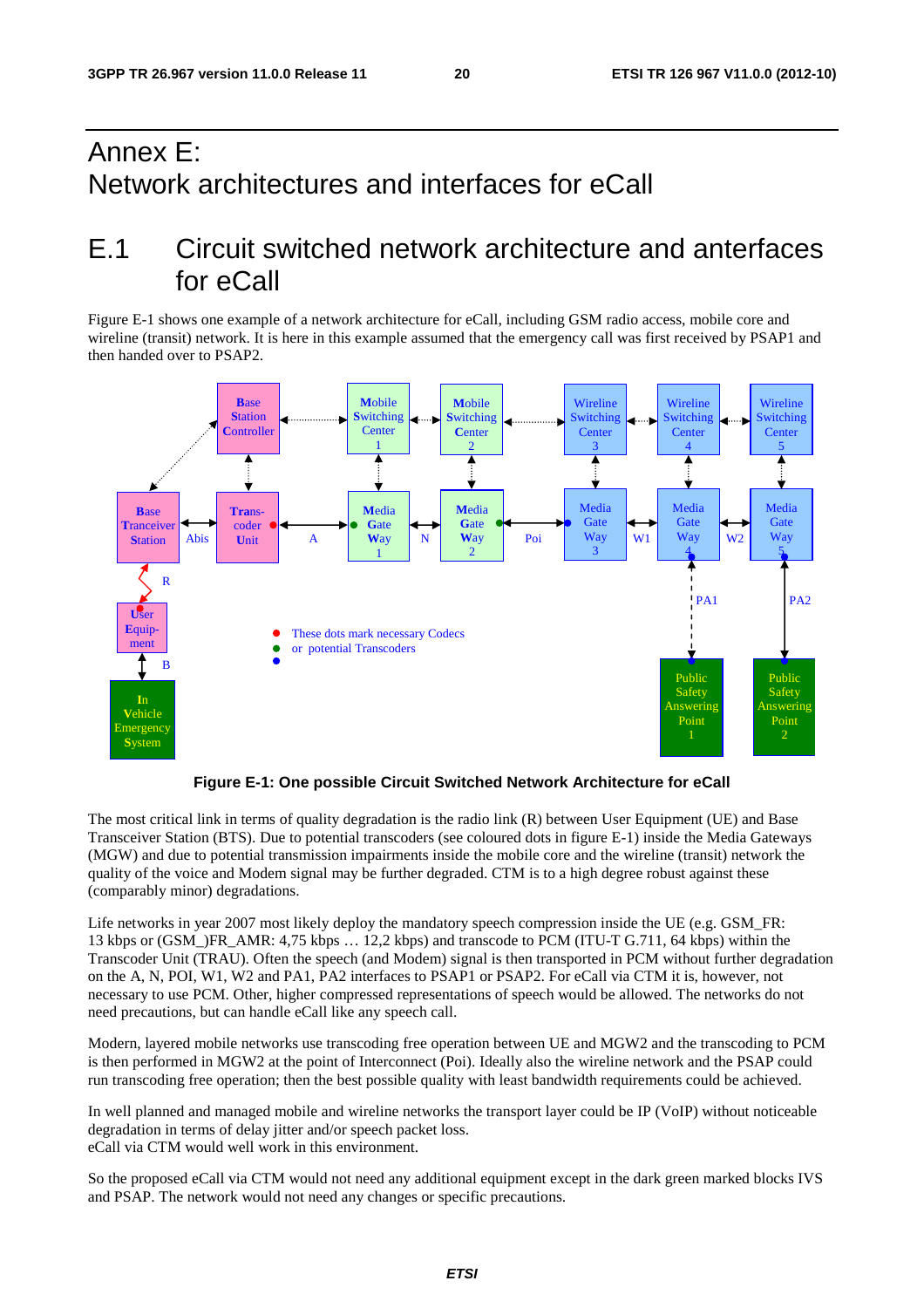Please note that no interconnection between PSAP1 and PSAP2 is necessary. Also no central organisation of eCall data is necessary. The whole eCall system can be realized by distributed, simple, independent PSAPs. The proposed Pull-Protocol allows each PSAP to get the relevant data independently of the call history.

### E.2 Architecture and interfaces for Global Text **Telephony**

This background chapter is necessary for a better understanding for eCall on a global scale.

The situation for Global Text Telephony between mobile equipment and **legacy** emergency centres in USA is very different to eCall via CTM in Europe. These legacy emergency centres use the Baudot Modem for Text Telephony (TTY). This has several disadvantages, for example it limits the character set. The most critical disadvantage is that CTM must be converted to TTY and vice versa. Figure E-2 shows the necessary CTM/TTY converter between radio network and mobile core network. A further big complication of this legacy TTY Modem is arising from the fact that TTY is not robust against speech compression (the major reason why CTM was developed). Therefore emergency calls in USA must be routed within the mobile core network and the wireline (transit) network on PCM links (big red in Figure E-2). The network must take this into account. End-to-end transcoding free operation is not possible, at least not until the emergency centres perform an upgrade to CTM and the CTM/TTY converters are eliminated (as the original intention was).

If VoIP is used somewhere in mobile or wireline networks, then PCM must be used and also no jitter is allowed, since TTY is very sensitive to delay jitter.



**Figure E-2: Network Architecture for Global Text Telephony with legacy TTY** 

### E.3 Coexistence of Global Text Telephony and eCall via **CTM**

If eCall via CTM should be introduced into a network that operates Global Text Telephony via CTM/TTY converters, then - it was argued - this converter would block the eCall messages. It would try to convert them into TTY sequences and this would most likely be not fully transparent due to the limited character set in TTY. A further complication would arise by the fact that Text Messages would need to be differentiated from eCall Messages.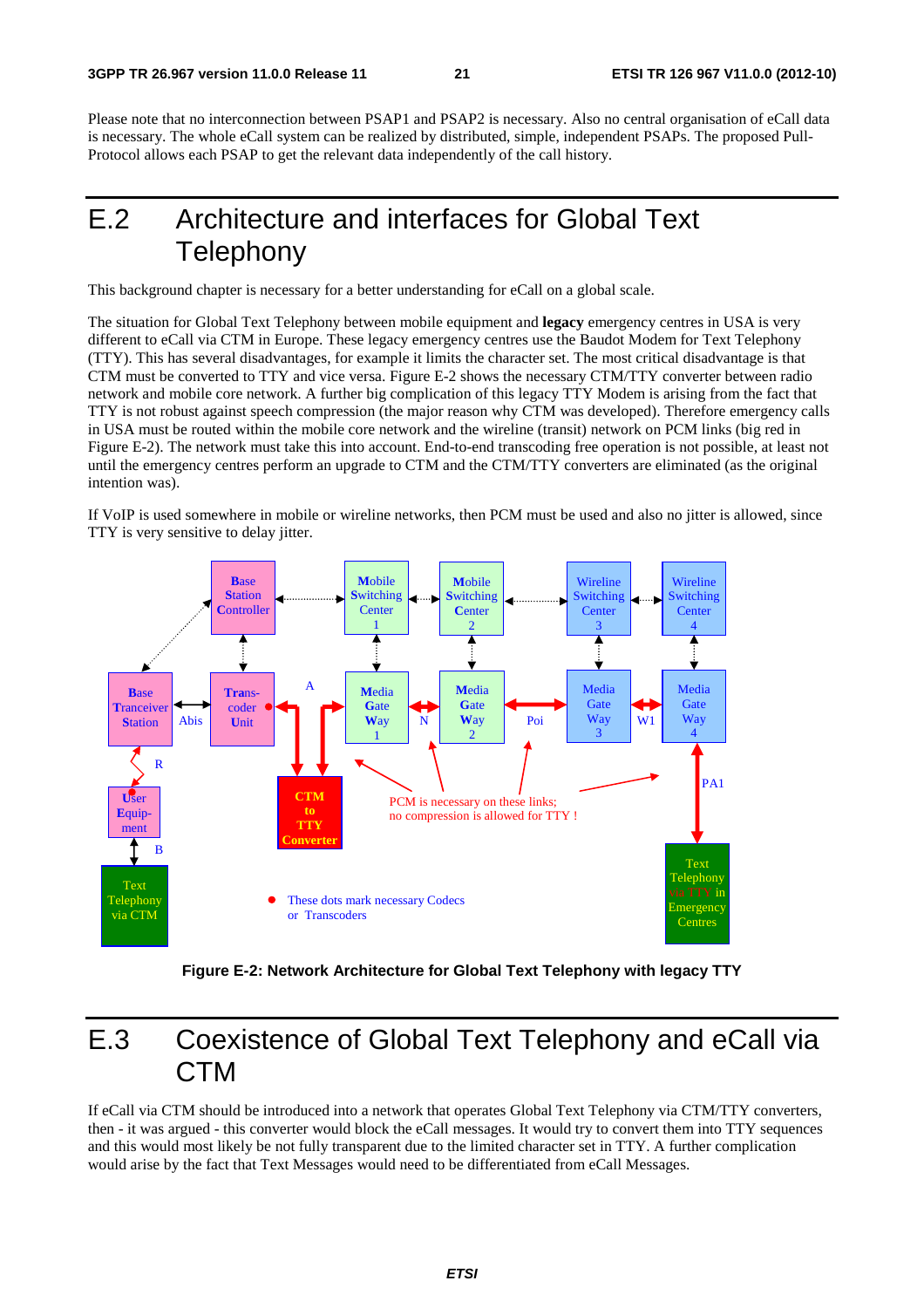The method proposed in Annex F follows another route. For eCall via CTM the 56-bit preamble in CTM would be exchanged and an orthogonal 56-bit eCall-preamble would be used. There exist nearly infinitely many orthogonal preambles, the easiest to use is a bit-by-bit inverted preamble. The modification of the existing CTM-SW would be quite simple, but efficient, to solve the coexistence problem. Let"s call this modified version of CTM now "CTM\*" (read: CTM-Star).

Then only GTT messages would be detected and converted by the CTM/TTY converters, while eCall messages would pass transparently and would be detected by the PSAP only. Figure E-3 shows this in a schematic way.



**Figure E-3: Coexistence of Global Text Telephony via CTM and eCall via CTM\*** 

The next and final step is simple to see:

once the emergency centres are upgraded for eCall, i.e. once they can send and receive CTM\* Modem signals, it is trivial to send and receive Global Text Telephony also in CTM. The implementation for Global Text Telephony in the emergency centre "comes for free" by the high synergies between CTM and CTM\*.

For a transient time, until all emergency centres are upgraded the mobile network needs to keep the CTM/TTY converter in the path and the emergency centres must be able to send and receive also TTY.

After that the CTM/TTY converters can be removed by the mobile operators, thus saving costs. Not only the CTM/TTY converters can be removed, but also all restrictions regarding routing and voice compression. Emergency calls with Global Text Telephony and eCall could be handled like any other voice call.

This can be regarded as a substantial advantage for mobile and wireline operators.

The mobile users would in addition experience a better text telephony performance: less errors, less delay and larger character set.

### E.4 Compatibility of eCall via CTM to IP transport

It was argued that eCall equipped vehicles may last 15 or more years and the eCall equipment should work unmodified during the whole lifetime of the vehicle, even when the mobile networks are modified and finally an All-IP transport is realized.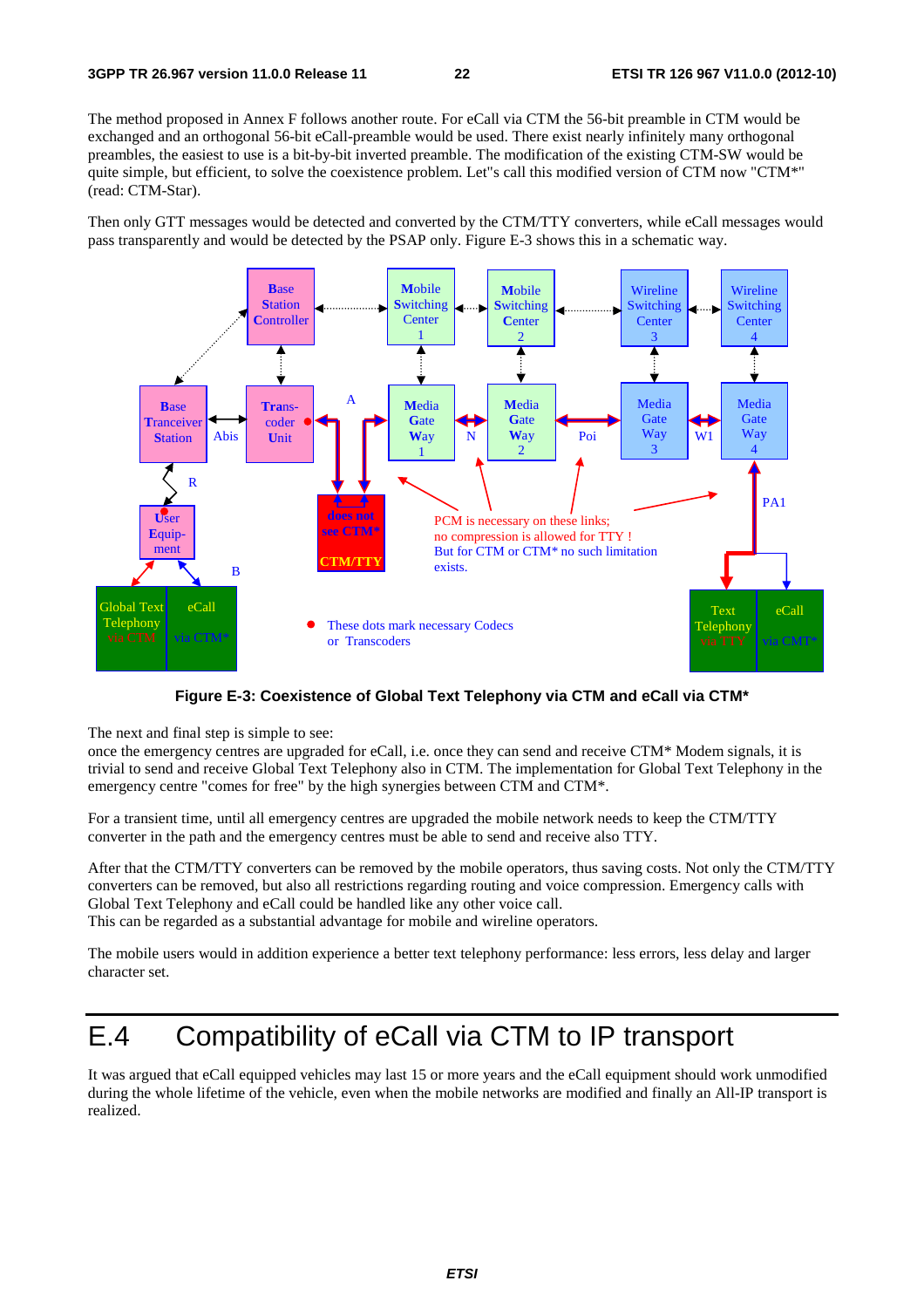### E.4.1 Compatibility of eCall via CTM to IP transport on the fixed side

In the chapter above it was argued that the transition to an All-IP transport in the fixed parts of mobile and wireline networks (excluding the radio interface!) will most likely not cause malfunctions of eCall via CTM as long as the delay jitter and packet loss is well under control. Since not only CTM uses inband Modem technique, but also (for example, not exhaustive) DTMF, TTY, fax and data calls, it is very reasonable - and rather simple - to keep the fixed parts of VoIP networks that way. IP-based transport of voice channels is already today reality in modern layered mobile networks.

### E.4.2 Compatibility of eCall via CTM to IP transport on the Radio Interface

A totally other scenario arises, when also the radio interface is modified to All-IP, like specified in 3GPP REL-7 for IMS, see TS 26.114 [8]. Then the harsh radio environment will make it - most likely - impossible to keep the large IP jitter invisible to the application layer. Adaptive Jitter Buffer Management was already investigated in TR 26.935 [9]. Any existing Modem signals, like CTM, TTY and other may fail, if the path delay between sender and receiver changes that wide during an ongoing data burst and when these adaptive jitter buffer managements are deployed that "timewarp" the voice path during an ongoing data burst (or talk spurt).

CTM was designed to prevent the Voice Activity Detector (VAD) to trigger and "find" noise parts or pauses in it. So a CTM data burst is always seen as one single talk spurt and no Discontinuous Transmit (DTX) action is performed. As long as a jitter buffer would not modify the time line of an active talk spurt, CTM data bursts would survive very well. However, no exact specification for sophisticated jitter buffer management is existing today and so all performance estimations for eCall via CTM for IMS-like voice channels must remain speculations.

But the important point is: the **now, today**, existing vehicle equipment will - of course - then not be able to use this new All-IP radio interface. Of course it must be exchanged to take the new interface into account. Why shall that not be possible? It is possible.

It is in general not reasonable to require today, that existing equipment will be able to use a future (today maybe unknown) standard.

For an All-IP based radio interface and network infrastructure it is, however, much better to define a parallel data channel for eCall data transport, beside the voice channel for human communication. IMS has already in REL-7 defined such a parallel data channel for Global Text Telephony [8]. It is therefore recommendable to consider a standardized parallel data channel also for eCall transport, e.g. in 3GPP Rel-8 of IMS.

Then eCall data transport would be much faster and maybe even more reliable. The eCall data transfer would not longer block the voice channel and although eCall via CTM allows always a halfduplex voice communication this is then even better.

Still the same eCall data structure could be reused, just the transport is organized in a different way. Also the decentralized PSAP structure could be kept, which has substantial advantages compared to a centralized, meshed PSAP-organisation.

From a today's perspective it is not unlikely that All-IP is realized in pure wireline networks faster than in wireless systems. That means IMS-based connectivity to PSAPs may exist earlier that a fully European-wide rolled-out IMS air interface. Until then no emergency system in any car can rely on IMS connectivity alone, but must have GSM-based (UMTS-based) voice connectivity as backup. Or with other words: at the point in time when IMS is fully available for all IVSs everywhere in Europe, then an end-to-end IMS connectivity for eCall transfer between IVS and PSAP is likely. Otherwise the fall back is always eCall via CTM on traditional CS voice channels.

There is no need to consider eCall via CTM via an IMS-voice channel.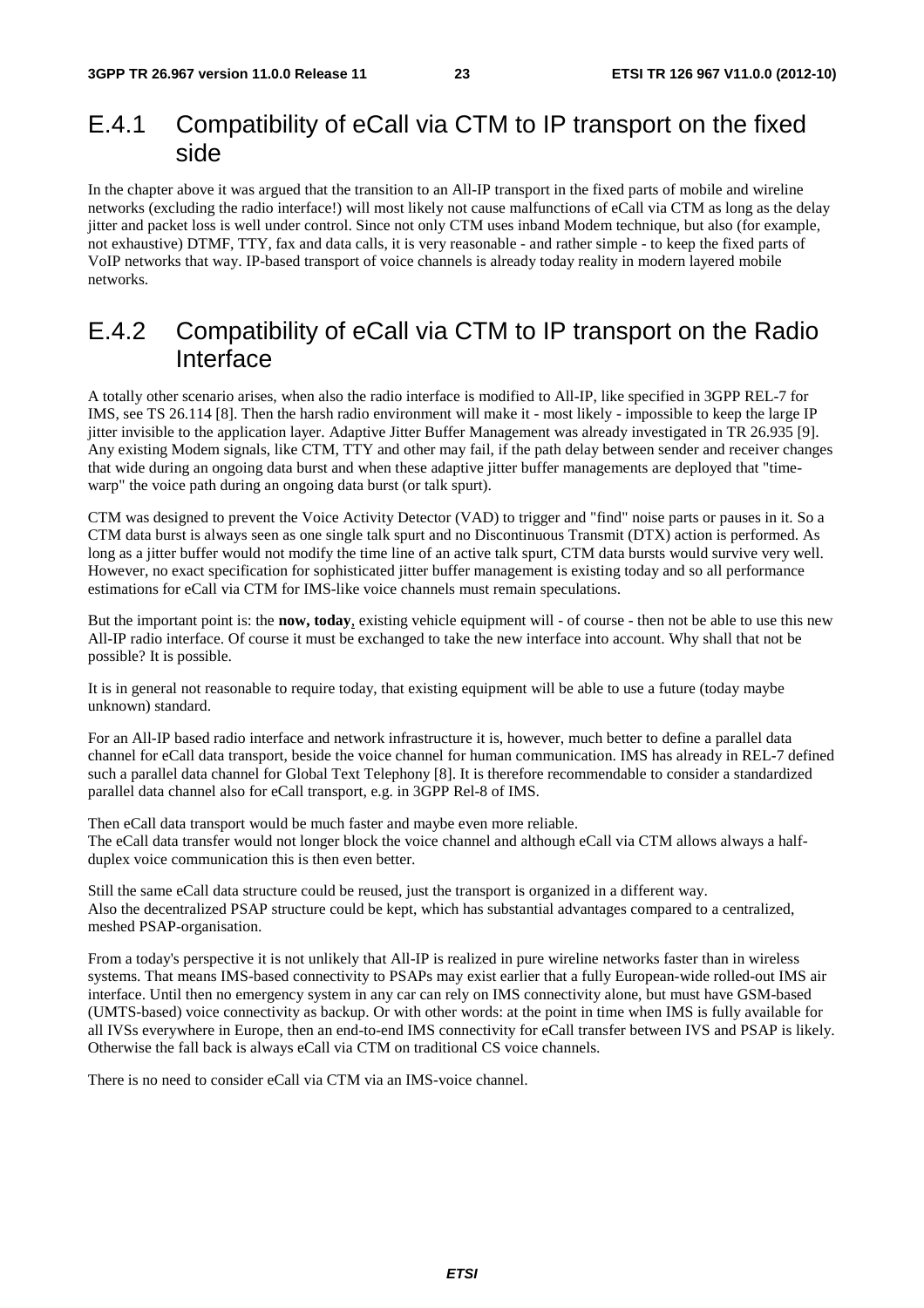### Annex F: Potential for pptimizations of eCall via CTM

### F.1 Potential for optimizations of CTM

As said in earlier chapters CTM was standardized for real time text communication, but it was not optimized for offline data transport. It has been shown that "CTM as is" can be used for eCall, if the limited transport capacity is acceptable. But with some minor modifications a so called "CTM\*"(read: CTM-Star) could do a better job for eCall.

These modifications to CTM\* should include:

- 1. Make CTM\* receiver and transmitter fully transparent for 8-bit codes. Then: eCall messages are by 14 % faster transmitted (32 bytes instead of 28 bytes); the recommended maximal block length would be 32 byte (instead of 28); the block indices can range from 0 to 255 (instead of 0 to 127); the Version control can range between 0 and 127 (instead of 0 and 63); the CRC for PSAP-Requests can be improved to a 16-bit CRC (instead of 12 bit); the CRC for IVS-Data can be improved to 32-bit (instead of 28 bit). These improvements are nice to have, they are not essential.
- 2. Introduce a separate eCall-preamble in CTM\* to differentiate Global Text Telephony from eCall. This is essential or at least very desirable for the coexistence between eCall and GTT. For CTM\* the 56-bit preamble in CTM would be exchanged and an orthogonal 56-bit eCall-preamble would be used. There exist nearly infinitely many orthogonal preambles, the easiest to use is a bit-by-bit inverted preamble. The modification of the existing CTM-SW is quite simple, but efficient to solve the coexistence problem. This is reasonable, but not a requirement today.

The SW-changes to upgrade to CTM\* are small and the SW-synergies between CTM and CTM\* are high.

### F.2 Potential for optimizations of the eCall protocol

The proposed simple and straight forward eCall Pull-Protocol (which is not part of the standardized CTM and not in the scope of 3GPP ) could be designed to be more sophisticated.

For example the block length for one IVS-Data block could be made channel adaptive. For good to decent radio channels the whole 140 bytes could then be transmitted in one single block and the transmission time would then be only  $T(140) = 1400 \text{ ms} + 140 \times 100 \text{ ms} = 15400 \text{ ms}$  or less than 16 seconds (instead of 29).

In case of detected errors the block length may then successively be reduced, down to the proposed length of 28…32 bytes or even below to improve the robustness further.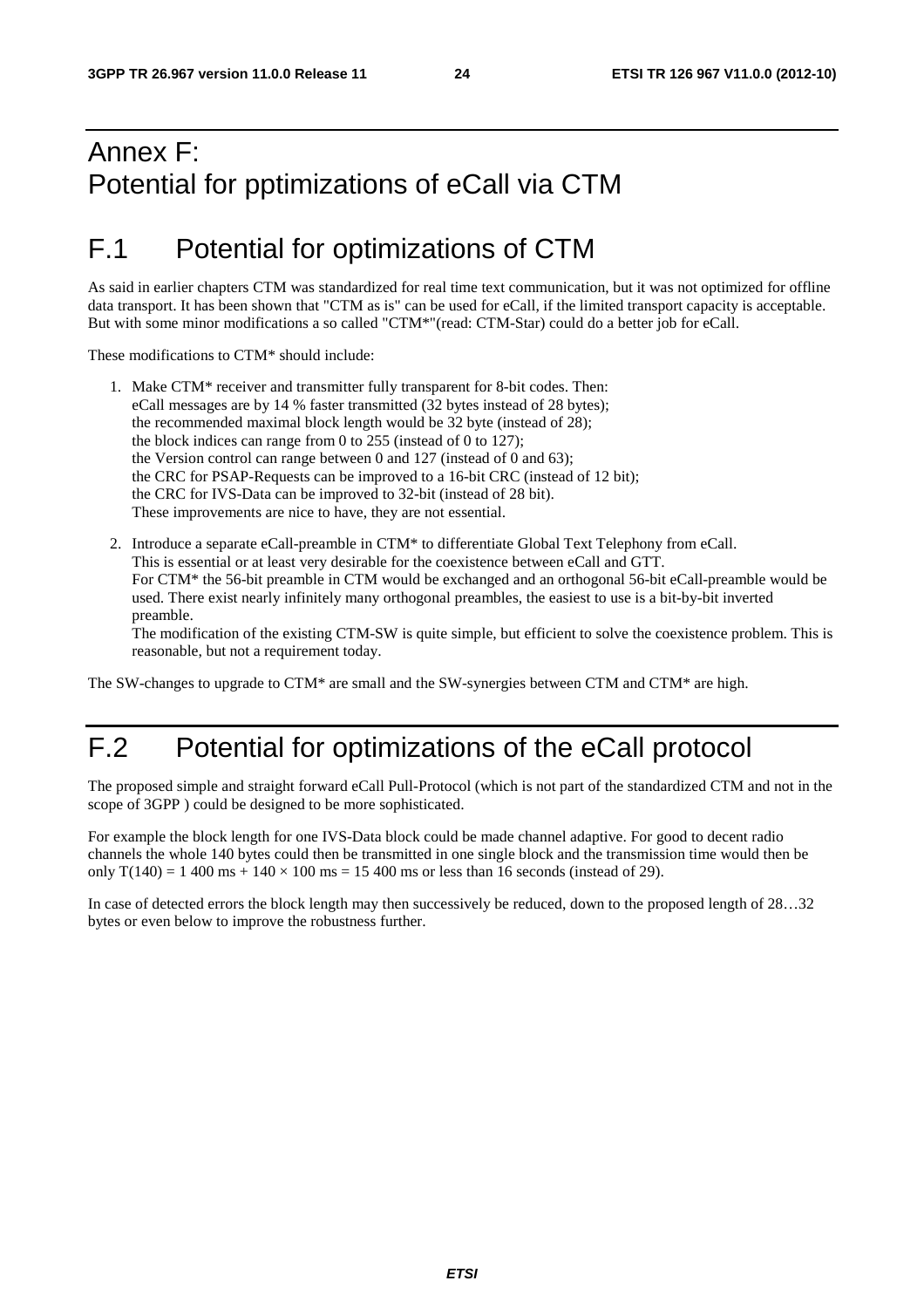### Annex G: Change history

| <b>Change history</b> |       |                  |            |  |                                 |             |            |
|-----------------------|-------|------------------|------------|--|---------------------------------|-------------|------------|
| Date                  | TSG # | <b>TSG Doc.</b>  | <b>ICR</b> |  | <b>Rev Subiect/Comment</b>      | <b>lOId</b> | <b>New</b> |
| 2007-12               | 38    | <b>SP-070754</b> |            |  | Approved at SA#38               |             | 8.0.0      |
| 2009-12               | 46    |                  |            |  | 8.0.0<br>lVersion for Release 9 |             | 9.0.0      |
| 2011-03               | 51    |                  |            |  | 9.0.0<br>Version for Release 10 |             | 10.0.0     |
| 2012-09               | 57    |                  |            |  | lVersion for Release 11         | 10.0.0      | 11.0.0     |